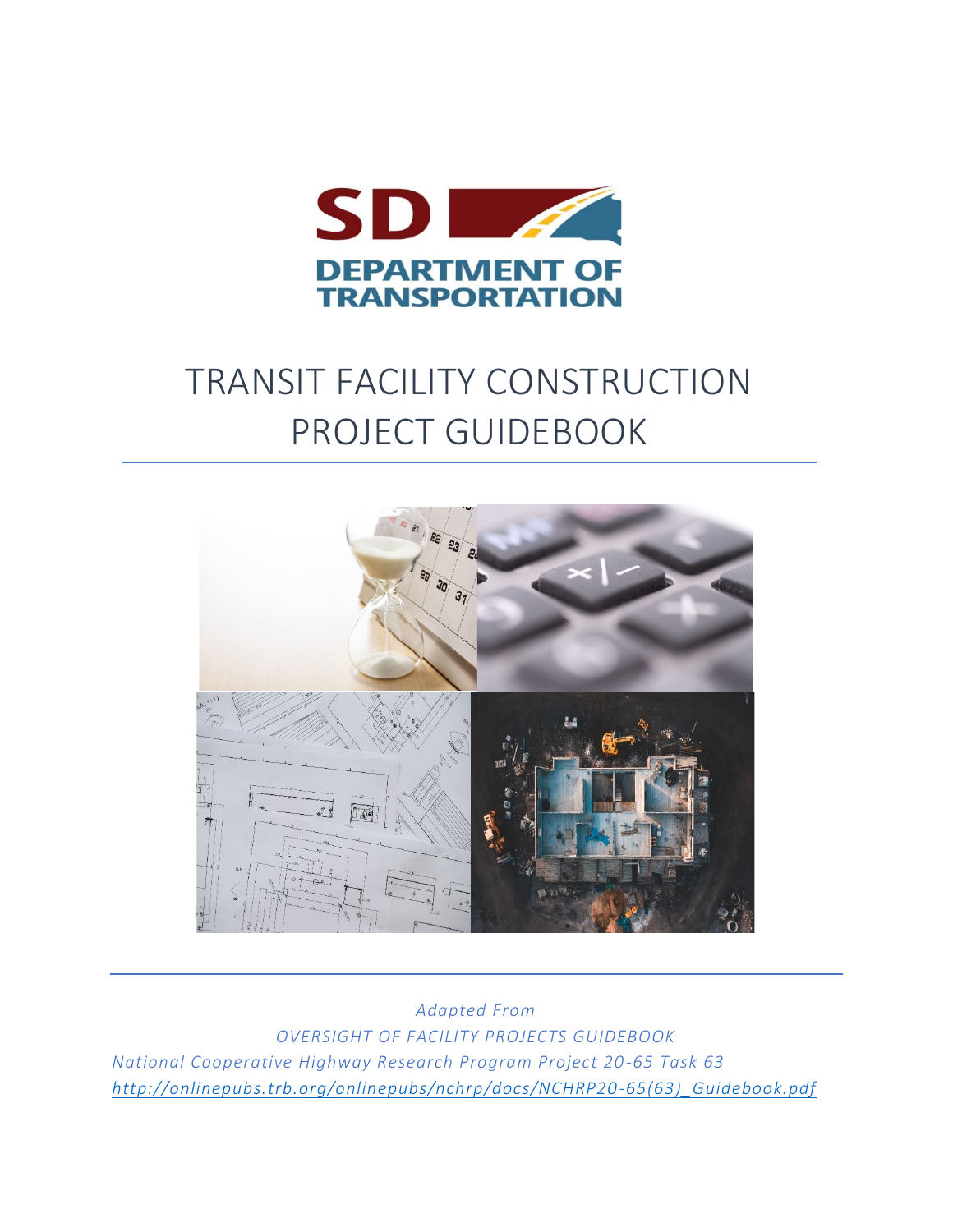## **Table of Contents**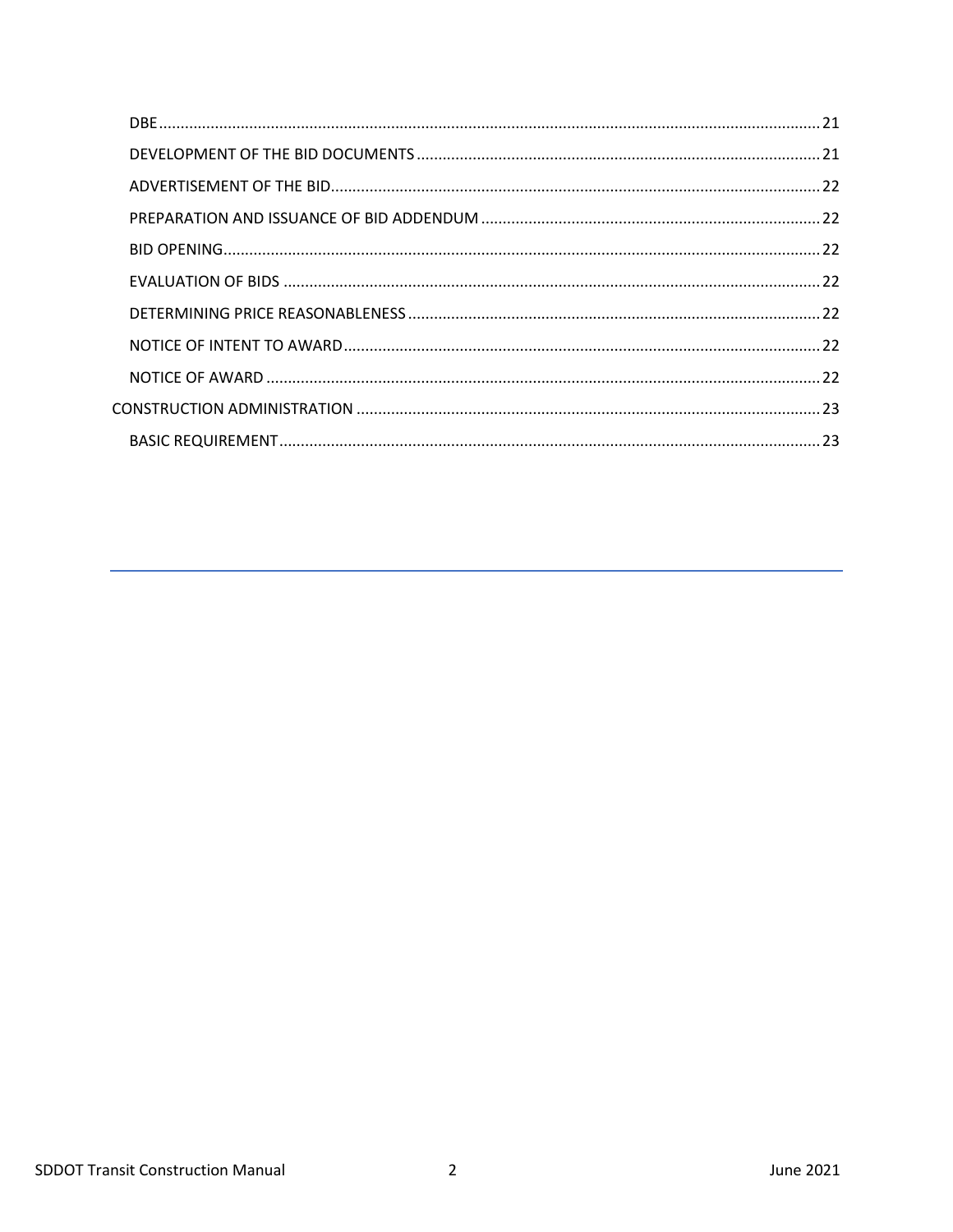## <span id="page-3-0"></span>INTRODUCTION AND CAPITAL IMPROVEMENT PLAN

The purpose of this guidebook is to provide a useful tool for the South Dakota Department of Transportation (SDDOT) and their subrecipients to use in undertaking construction and rehabilitation projects, either for the first time or with little prior experience. This document provides the basics of construction project management from project inception through planning, environmental clearance, real estate acquisition, design, construction, and closeout. This guidance is structured to use "plain language" to describe the numerous requirements for carrying out a successful and compliant facility construction and/or improvement project. The guidance is targeted to projects generally carried out by small urban and rural systems.

Federal grant opportunities for South Dakota public transit providers are managed by the SDDOT Office of Air, Rail and Transit. The SDDOT acts as a grant recipient and receives federal awards directly from the Federal Transit Administration (FTA). The transit provider receiving the subaward from the SDDOT is known as the subrecipient and is responsible for carrying-out many functions of the grant.

The best opportunity to fund a construction project is to apply for a discretionary grant. The grants are competitive and are announced by the FTA. These grants typically fund capital projects that will assist with the rehabilitation and construction of transit facilities. It's very important for subrecipients seeking funding opportunities to put a plan in place that works to make their agency's application stand out from the rest.

The transit provider's mission, vision, and long-range plan is used to identify the need for a facility construction project. A facility construction project can be the rehabilitation or expansion of an existing facility or it can be the construction of a new facility. The provider's Transit Asset Management (TAM) Plan can also play a role in identifying a need for a facility improvement project. The TAM Plan lists the condition and useful life of the provider's assets that could be used to determine the need for additional assets such as a facility.

Due to the dollar amounts involved, planning and budgeting for a facility improvement project need to begin at least three years ahead of construction work. The use of grant funds requires SDDOT oversight and on-going monitoring which involves complex and often confusing federal requirements. Grant funds generally need to be used within two years of award. In order to carry out a successful and compliant improvement project, subrecipients need to have adequate local funds budgeted prior to the start of construction with a plan and timeframe in place to complete the project. Having a project plan and budget in place demonstrates the technical and financial capacity to successfully administer and use grant funds.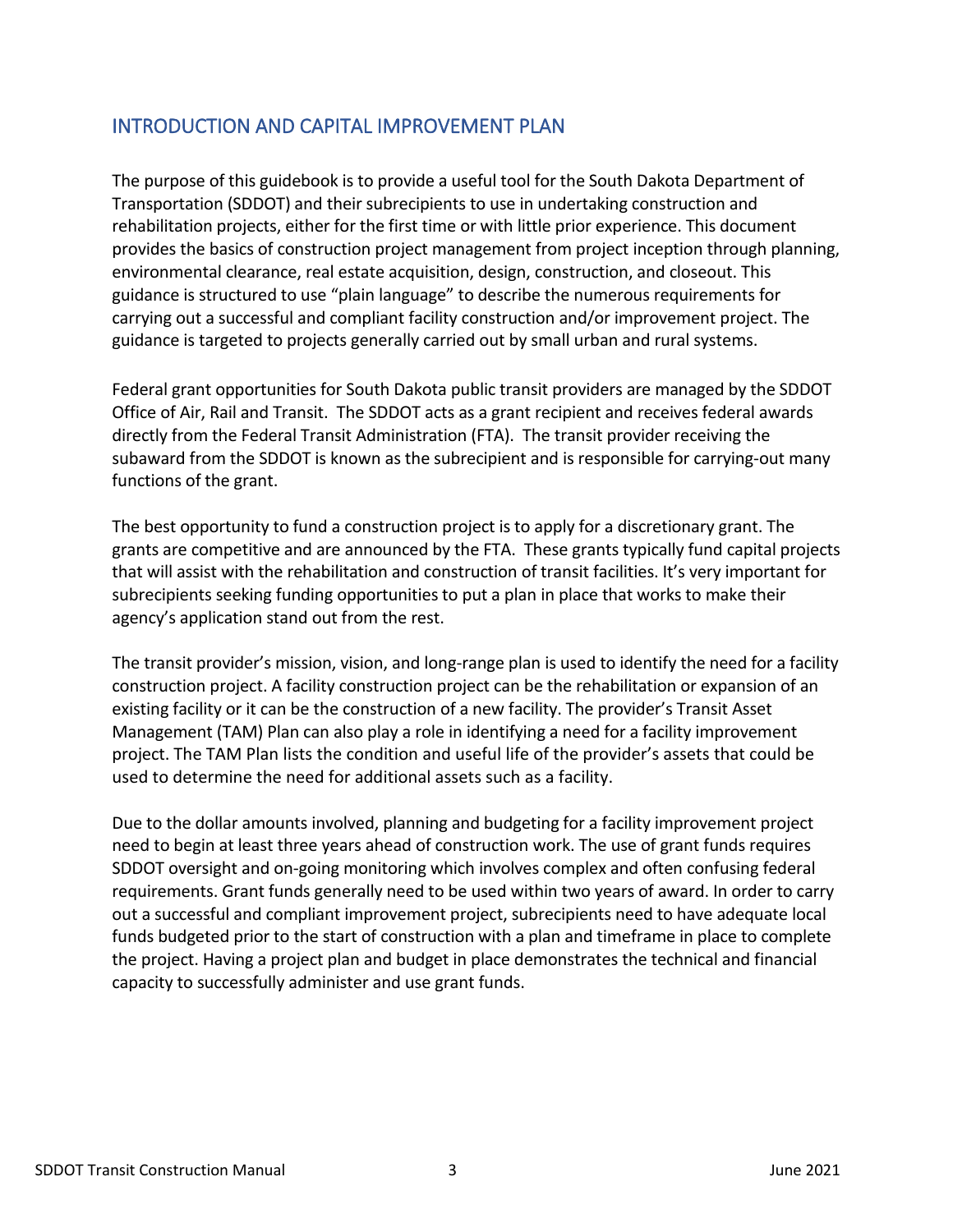## **Capital Improvement Planning Process**

A complete discussion of the Capital Improvement Plan (CIP) process can be found in the SDDOT Capital Planning Manual. Transit providers in South Dakota already complete a 5-year plan or 5-year asset plan on an annual basis. A 5-year plan containing information used for a construction project is frequently called a Capital Improvement Plan or CIP. A CIP is a planning and management tool used to coordinate the location, timing, and financing of capital assets over a multi-year period.

Capital assets include rolling stock such as buses and vans, fixed facilities such as buildings, and major capitalized equipment such as vehicle lifts and diagnostic equipment. The asset needs in the plan compete for limited funding. A capital improvement plan helps providers prioritize their needs. A CIP is critically important and one of the major responsibilities of transit providers.

Starting the Project Budget One of the benefits of starting the construction project planning process early is that the first or preliminary estimate only needs to be in the ballpark for the CIP. As you work through the planning process and get closer to the project start date, the construction cost estimate will become more accurate. Talking to peer transit providers with similar projects or using industry per foot construction costs is a good way to establish a preliminary project number.

The three major phases leading to project implementation: planning, development, and execution. The first phase is accomplished by identifying the need, comparing alternatives, developing a budget, and gathering consensus for the project.



Facility Cost Considerations While transit systems may do a good job of the planned purchase or construction of a new transit facility, often the impacts to operating budgets are overlooked or underestimated. An unexpected heating/air conditioning bill that is double or triple the amount paid in the previous location can spell disaster to an already tight budget. Some of the expenses that may increase in a new facility include: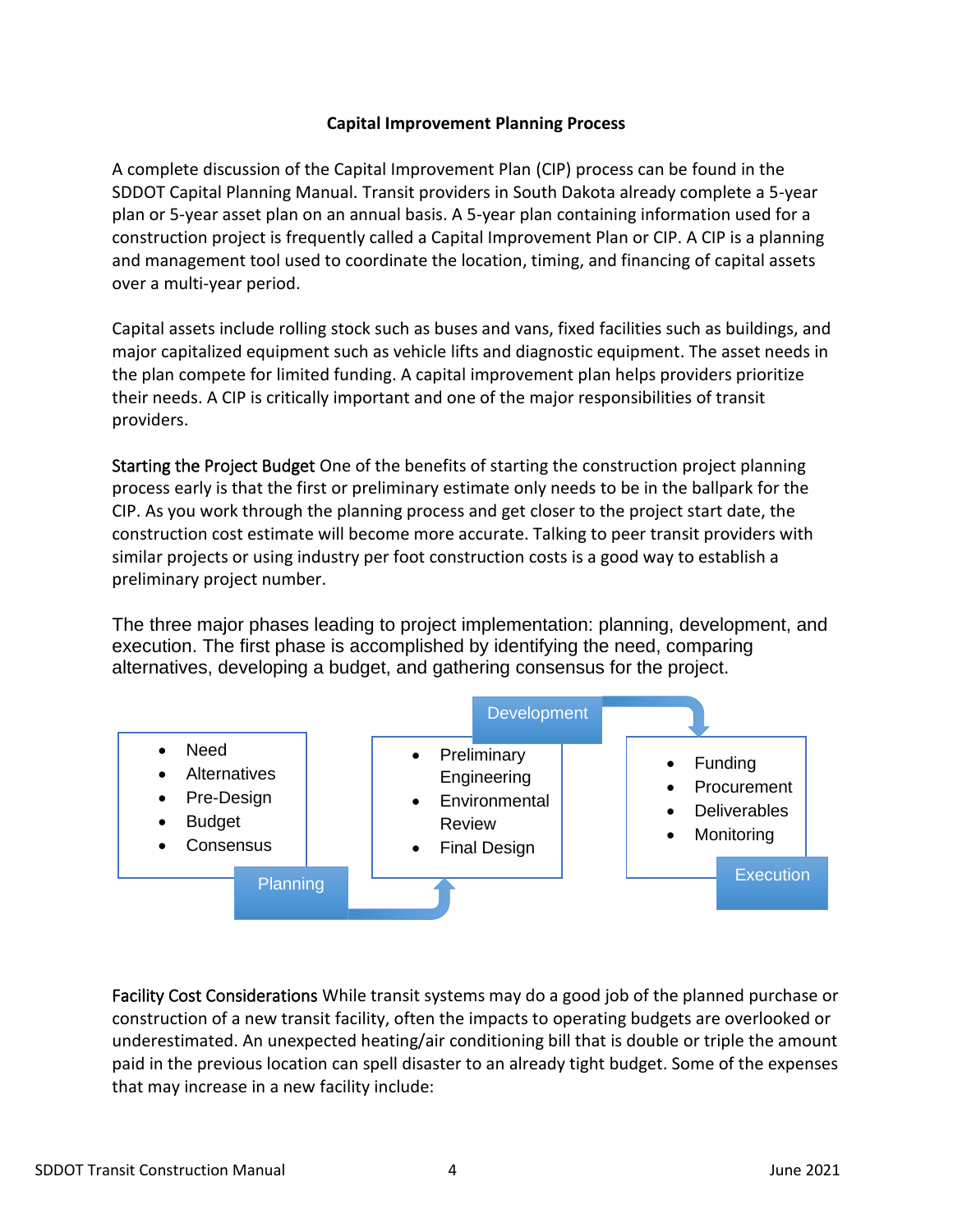- Increased utility costs
	- o Heating/air conditioning
	- o Electricity and/or gas utility
	- o Additional phone lines
	- o Water/sewer costs
- Increased housekeeping and maintenance costs
	- o Increased staffing or use of a janitorial/maintenance company
	- $\circ$  Increased supply costs (rest room facility supplies, cleaning supplies, etc.)
	- o Maintenance services
- Miscellaneous Inspections and/or Tests
	- o Sprinkler systems
	- o Alarm system tests/monitoring
	- o Backflow tests
- Increased deadhead time if facility is a considerable distance from the first stop or pickup (even an additional 10 miles per day for 10 vehicles over the course of a year is an additional 2,500 extra miles on a vehicle; for a fleet of 10 vehicles, 25,000 additional miles.)
- Deadhead miles are important for two reasons:
	- $\circ$  Deadhead miles must be considered in a fully allocated cost rate and could significantly affect your rates.
	- $\circ$  Additional miles could mean additional maintenance costs and earlier replacement of vehicles.
- <span id="page-5-0"></span>• Furnishings, etc.

## GRANT RULES and PROCUREMENT

The common grant rules for Federal Transit Administration (FTA) recipients are contained in 2 CFR Part 200 and 1201, "Uniform Administrative Requirements, Cost Principles, and Audit Requirements for Federal Awards." In addition, the executed funding agreement between subrecipient and SDDOT. The common grant rule defines specific federal requirements for States and their subrecipients including those that guide the subject of this guidebook. Such requirements are summarized below.

SDDOT will follow the most restrictive procurement process of federal, state, and local regulations along with incorporating the required federal requirements. Subrecipients of SDDOT are required to adopt procurement polices according the SDDOT Procurement Policy template.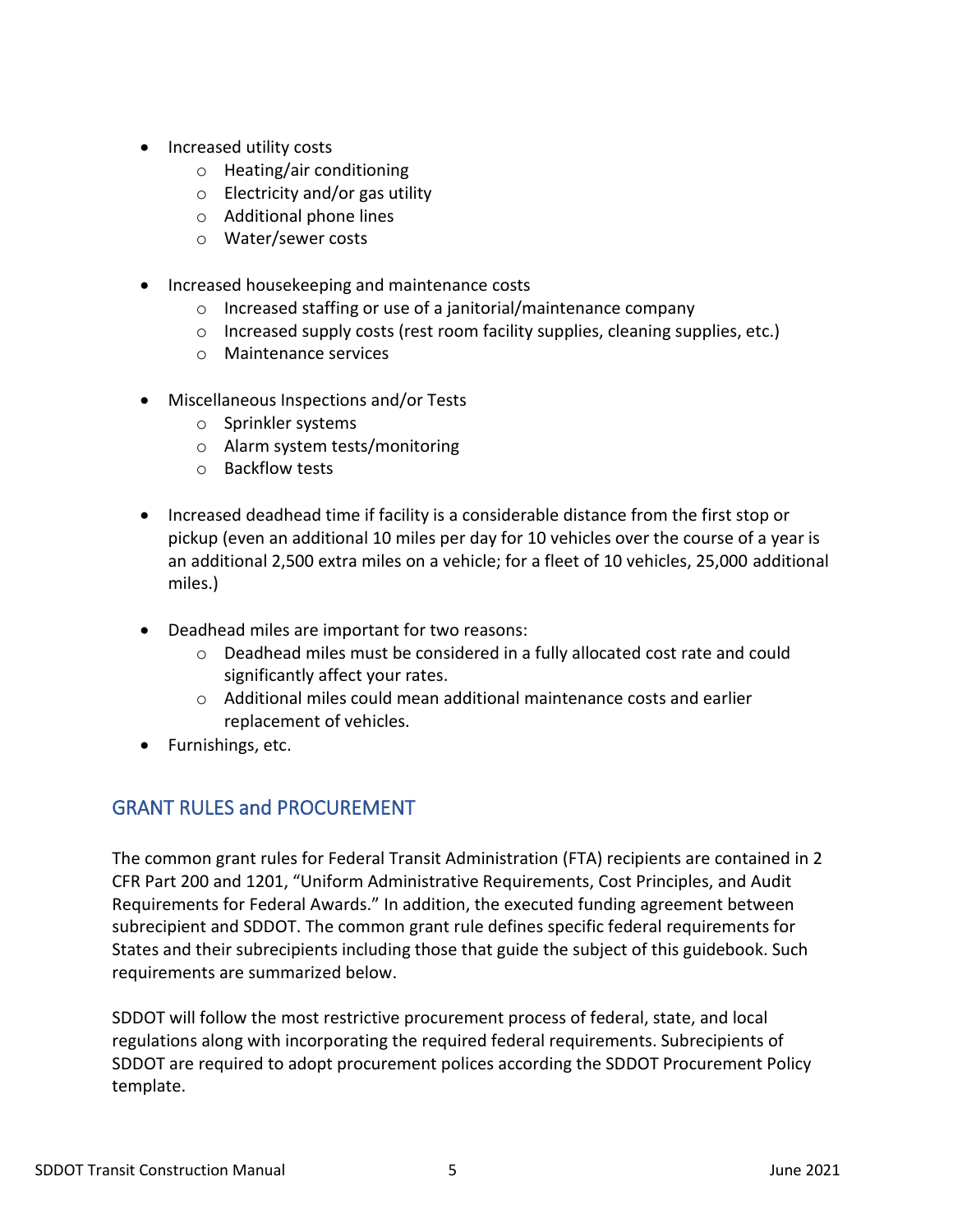State subrecipients that are private non-profit agencies or private for-profit agencies must comply with the requirements contained in the most recent FTA Circular 4220.1 that provides third party contracting guidance. These private non-profit or private for-profit agencies do not have the same flexibility as States and their public-entity subrecipients.

Requirements referenced in this document that do not necessarily apply to States and public entity subrecipients are still recommended and represent sound business practices. For example, development of an independent cost estimate (ICE) is a sound business practice to determine the financial feasibility at the earliest stage of a project.

For procurement guidance refer to the SDDOT Procurement Template and Fact Sheet. Note: Subrecipients need to follow the most restrictive procurement policies required for your agency structure.

## <span id="page-6-0"></span>PROJECT ORGANIZATION AND RESPONSIBILITIES

## <span id="page-6-1"></span>BASIC REQUIREMENT

A transit construction project involves numerous steps or phases. Successful completion of these steps requires individuals with varying skill sets. Each project should be outlined to identify the skill sets required and a determination should be made as to how the project will be organized. This process will result in a comprehensive listing of the team members involved with the project, as part of a Project Management Plan (PMP). Additionally, each team member's responsibilities should be clearly defined in the reporting organizational structure. A best practice is to produce a responsibility matrix that lists key project steps which identifies the members of the team that will have either lead or support responsibilities for each step.

*SDDOT recognizes that Project Management Plans are only required for very large construction projects and that there are likely more roles listed than subrecipient staff. It is recognized that subrecipient staff will be performing multiple roles in a construction project or hire an outside source to perform this work.*

## <span id="page-6-2"></span>**PERSONNEL**

At a minimum, every transit construction project should involve the following individuals and resources:

- 1. Chief executive officer (CEO)
- 2. Project manager
- 3. Financial manager
- 4. Grants manager
- 5. Procurement manager
- 6. Disadvantaged business enterprise liaison officer (DBELO)
- 7. Architect/engineer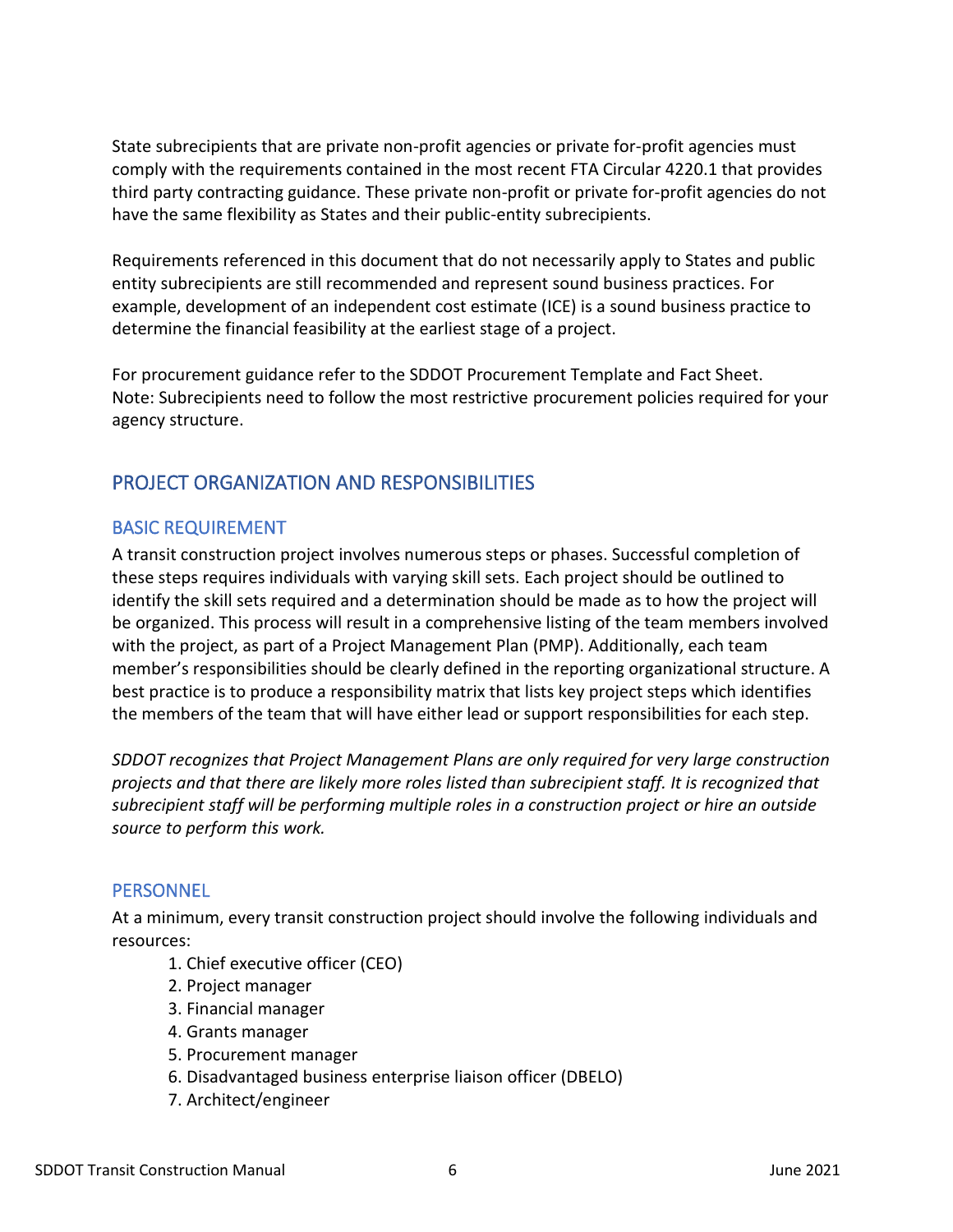8. Construction contractor

The following personnel may also be required:

- 1. Construction manager
- 2. Property acquisition specialist
- 3. Environmental specialists

## <span id="page-7-0"></span>BASIC RESPONSIBILITIES

The following paragraphs describe the basic responsibilities of each team member. Additional detailed descriptions of responsibilities are included in other sections of this guidebook.

| <u>Title</u>                                                 |   |   | Subrecipient SDDOT Contractor\Consultant |
|--------------------------------------------------------------|---|---|------------------------------------------|
| Chief executive officer (CEO)                                | X |   |                                          |
| Project manager                                              | X |   | X                                        |
| <b>Financial manager</b>                                     | X |   |                                          |
| Grants manager                                               | X | X |                                          |
| Procurement manager / *Contract<br>Administration            | X | X | $X^*$                                    |
| Disadvantaged business enterprise liaison<br>officer (DBELO) | X |   | X                                        |
| Architect/engineer                                           |   |   | X                                        |
| Construction contractor                                      |   |   | $\sf X$                                  |
| Construction manager                                         | X |   | $\sf X$                                  |
| Property acquisition specialist                              | Χ |   | $\times$                                 |
| Environmental specialists                                    | Χ |   | Χ                                        |

## **CEO**

The CEO is the highest-ranking staff member of the agency for which the project is being undertaken. This individual reports to a governing board (typically, a Board of Directors or a municipal policy body). The CEO is the person with the overall responsibility for the project.

### **Project Manager**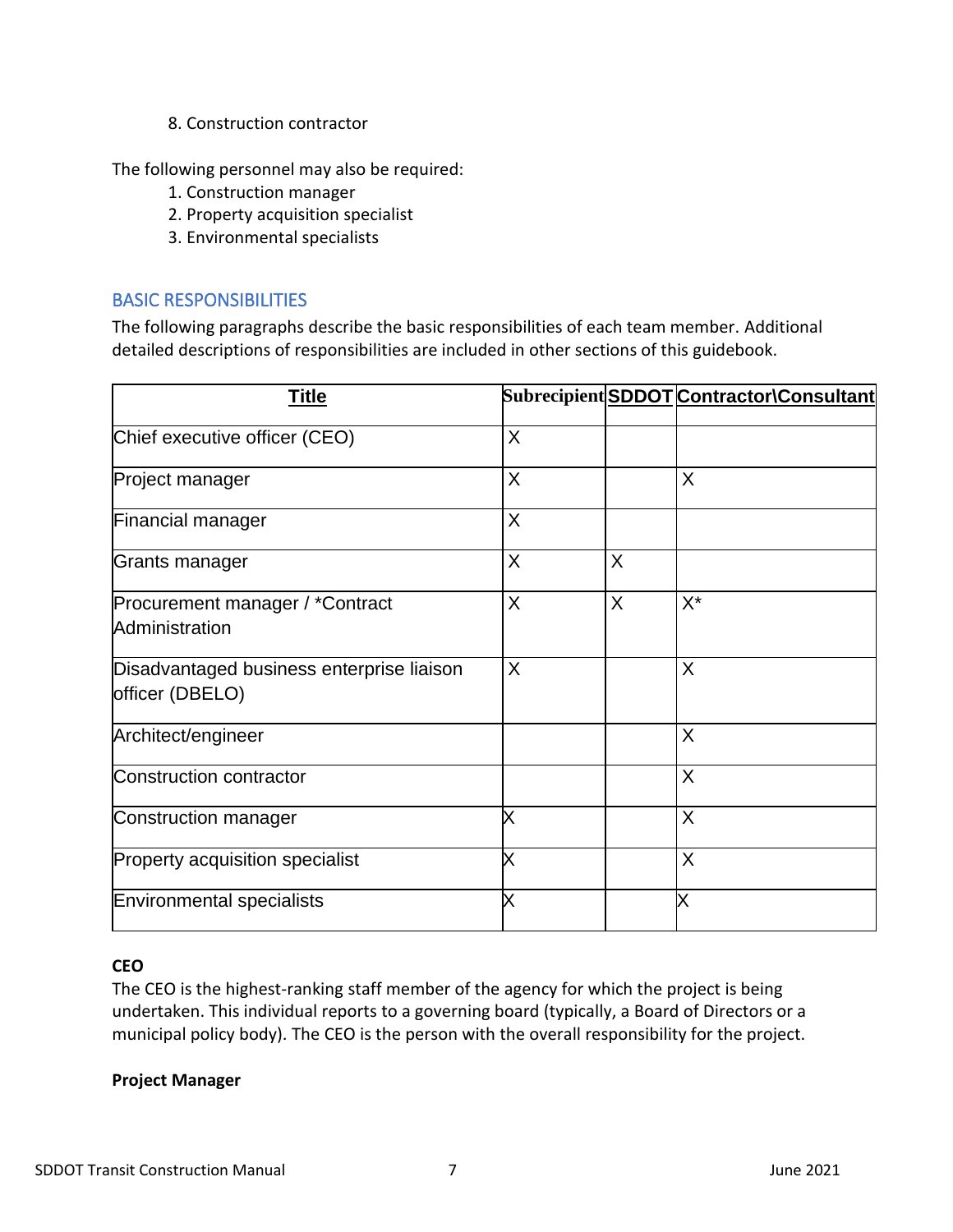The project manager is the project staff member responsible for defining the scope of the project and communicating the project vision and implementation to the project team. Tasks would include developing the initial project schedule and the initial project budget. The budget and schedule are updated by the project manager during implementation phase of the project. The project manager is responsible for documentation and should have a direct reporting relationship with the Chief Executive Officer. All oral and written communications should be documented and flow through the project manager to and from all other team members. This role can be conducted by the applicant or a contractor\consultant depending on the size of the project and bid award.

#### **Financial Manager**

The financial manager is responsible for authorizing project expenditures and managing the project budgets and associated change orders.

#### **Grants Manager**

The grants manager is responsible for submitting the application to the funding agencies for grants that will support project expenditures. Additionally, the grants manager is responsible for completing any grant amendments or revisions that may be necessary during project implementation and ensuring grant compliance such as reporting, is a key responsibility. This role would be the responsibility of the applicant and SDDOT the initial grant application would be prepared and submitted to SDDOT by the applicant. The application is reviewed and submitted to FTA in a grant for approval. It the responsibility of the applicant to inform SDDOT on the process and changes to the project through the project tracking reporting process. SDDOT is responsible to update the grant accordingly for milestones and amendments.

### **Procurement Manager and Contract Administration**

The procurement manager is responsible for acquiring third-party services required to implement the project work. These services normally include design and engineering services as well as construction management of procured resources. The procurement manager's primary directive is to ensure the third-party services are acquired using full and open competitive processes that result in contract awards to qualified firms while complying with the requirements of the grant funding agencies which have funded the project. Once the applicant has a contract for a consultant design, engineering, and construction, that consultant should procure and perform contract administration for the construction of the project. This process would have to be included in the procurement for a third party.

### **DBELO**

The DBE manager is responsible for the communication of eligible work tasks to qualified and certified DBE firms, and that these firms have a maximum opportunity to participate in project activities. Maximum opportunity is achieved when the DBE manager works in close collaboration with the procurement manager to identify potential DBE project opportunities. The DBE manager is also responsible for communicating these opportunities to certified DBE firms. Additionally, the DBE manager should ensure that appropriate DBE requirements are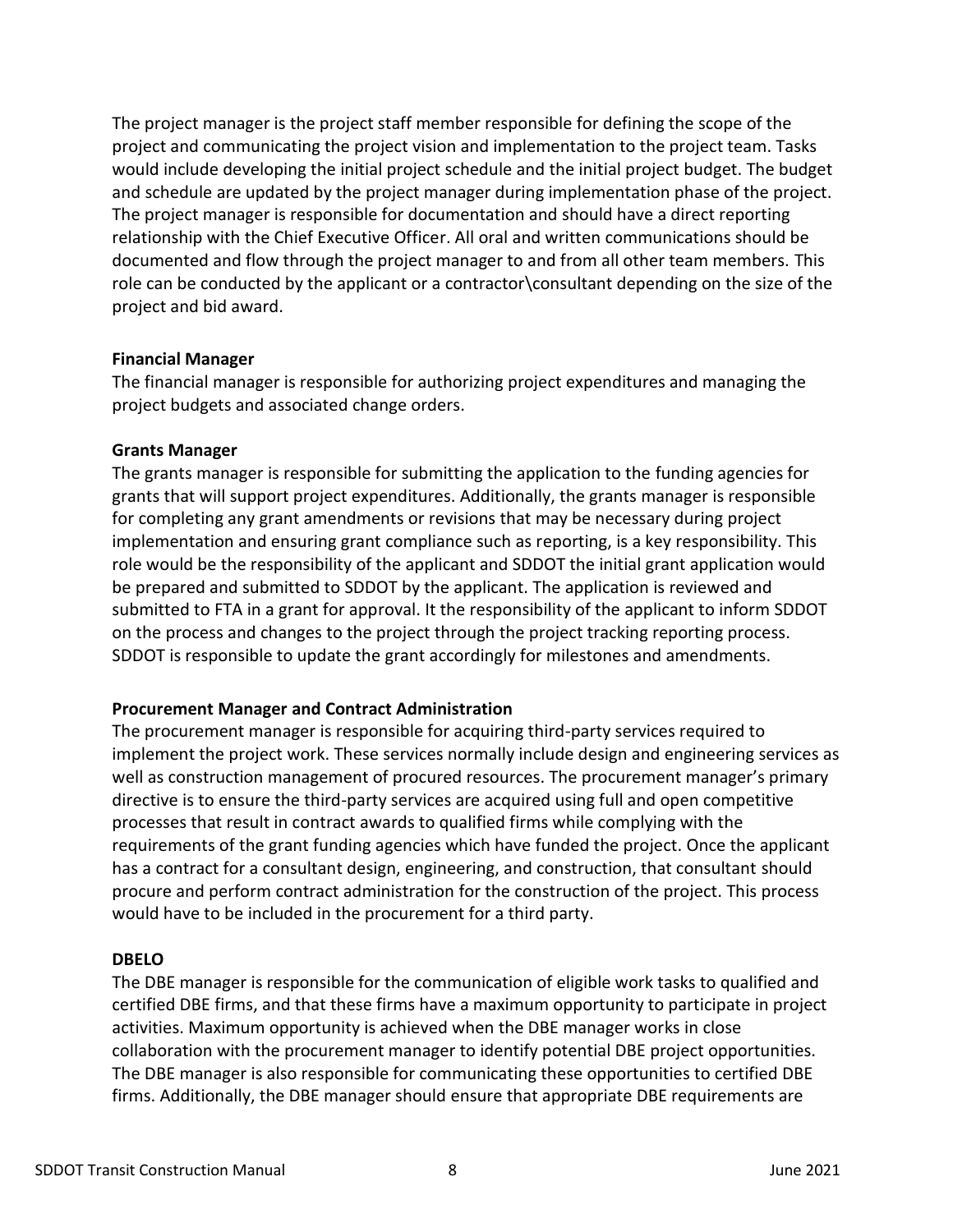being met during project implementation and that the required documentation is kept regarding any advertised DBE participation. The DBE manager reports directly to the agency CEO. Subrecipient and/or consultant must contact the SDDOT Transit staff for guidance on DBE participation and reporting on a project.

#### **Architect/Engineer**

A&E services are usually provided by a professional firm that is awarded a contract through the procurement process. The A&E firm is responsible for the design and engineering of the project in accordance with applicable laws, codes, and other requirements. The firm should also be responsible for preparing pre-bid construction cost estimates, periodic oversight of the construction process, approving construction contractor payment applications, reviewing, and making recommendations in connection with change order requests and ensuring proper project close out. The A&E firm should report to the project manager. SDDOT recommends hiring an outside consultant to perform A&E services. An A&E consultant can be procured by issuing an RFP in accordance with the Brooks Act or using a consultant from the SDDOT retainer list.

#### **Construction Contractor**

The construction contractor is awarded a contract through the procurement process. The construction contractor is responsible for completing the project in accordance with the work schedule and specifications and drawings prepared by the A&E firm.

## <span id="page-9-0"></span>OTHER POTENTIAL TEAM MEMBERS

Based on the particular project, other team members may include construction manager, property acquisition specialists and environmental specialists.

#### **Construction Manager**

If the transit construction project is anticipated to be complex, or if multiple prime contractors will be used, it is usually advisable to retain the services of an outside (third party) construction manager. The construction manager is responsible for being the agency's full time representative throughout the design and construction process. The construction manager will prepare constructability assessments and value engineering prior to the bidding phase. The construction manager reports directly to the project manager. The A&E consultant should assume this role in South Dakota.

#### **Property Acquisition Specialists**

If the project requires the acquisition of real estate or if an appraisal is needed, a property acquisition specialist should be retained. The property acquisition specialist should be familiar with applicable federal and State real estate acquisition requirements and any grant funding requirements if grant funding is to be used. Federal requirements are identified in the Uniform Relocation Assistance and Real Property Acquisition Policies Act of 1970, as amended, in addition to basic real estate acquisition practices. The property acquisition specialist is responsible for obtaining property title searches, ensuring that property appraisals are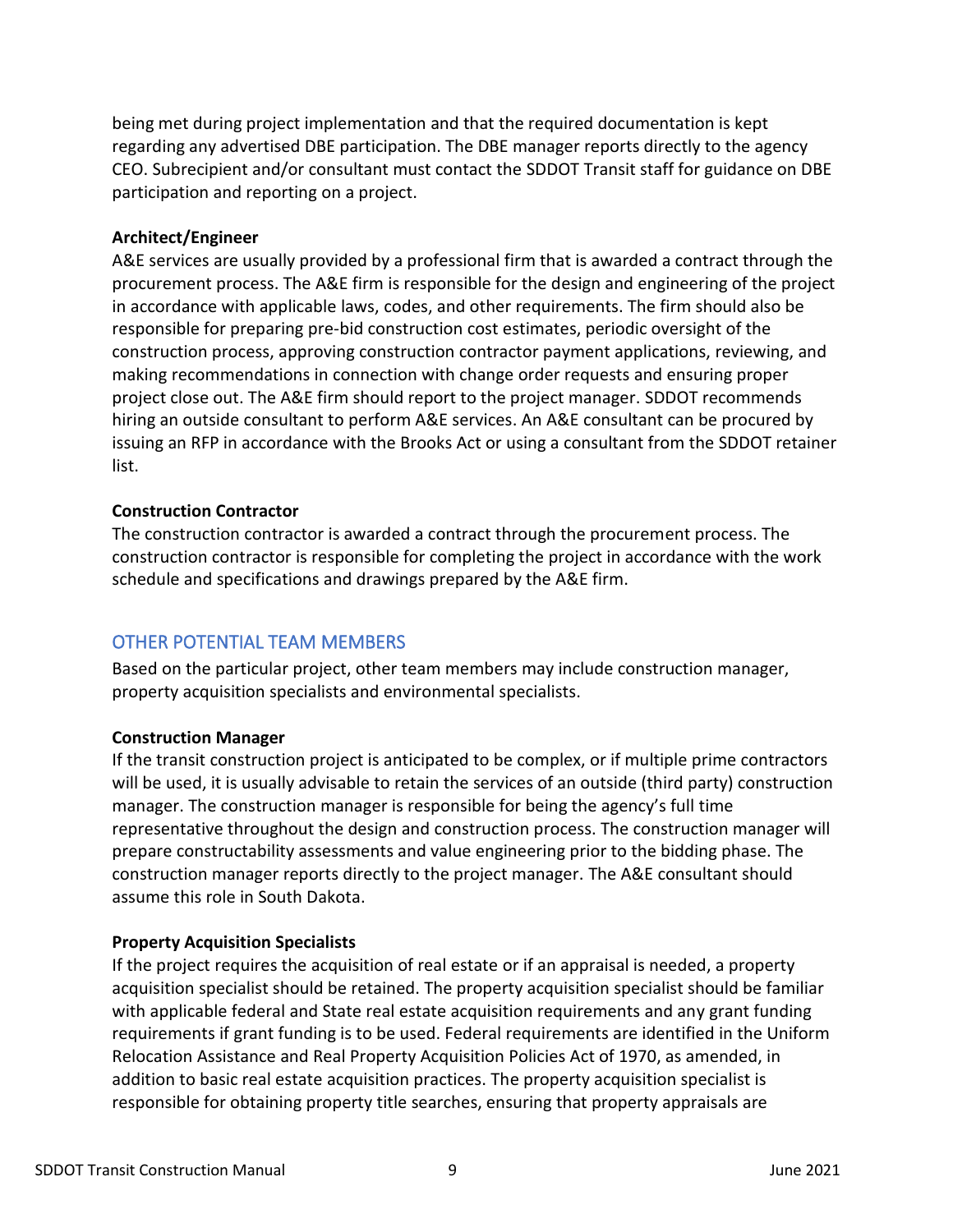conducted and serving as the lead property acquisition negotiator. The property acquisition specialist should report to the project manager.

## **Environmental Specialists**

Most proposed construction projects will need to have some level of environmental analysis conducted. Environmental analysis usually follows either the National Environmental Policy Act (NEPA) requirements, Title VI equity analysis (completed when proposed project is located in an area containing minority or low-income residents), or similar requirements based on State Laws. The environmental specialist is responsible for seeing that all environmental requirements are addressed. Some of these requirements may include:

- Phase I and Phase II environmental site assessments (prior to property acquisition)
- Storm water runoff requirements
- Traffic impacts and access issues (during and after construction)
- Noise impacts (during and after construction)
- Environmental justice requirements
- Zoning and compatibility with surrounding land uses
- Availability of utilities
- A review of any environmental concerns that could constrain or preclude the use of the site.

## <span id="page-10-0"></span>COMMUNICATION AMONG ALL TEAM MEMBERS

Maintaining clear and consistent communications among all team members is critical to the success of a project. A mutual understanding among all team members must be reached by which they understand that they are dependent upon each other for the overall success of the project.

In order to maintain effective communications, progress meetings among all project participants should be held on a regular basis. The project manager is responsible for the progress meetings and should act as chairperson. Key agenda topics of the meetings should include the status of the schedule and budget, and updates of needed resources in order to carry out the project tasks.

Key project reporting processes must be developed and implemented. It is recommended that reports be generated at least monthly. Suggested reports and reporting responsibility include:

- Grant status grants manager
- Environmental review status environmental specialist
- Professional services acquisitions procurement manager
- Construction services acquisitions procurement manager
- Budget status financial manager
- Change orders project manager
- DBE utilization status DBELO
- Quality Assurance project manager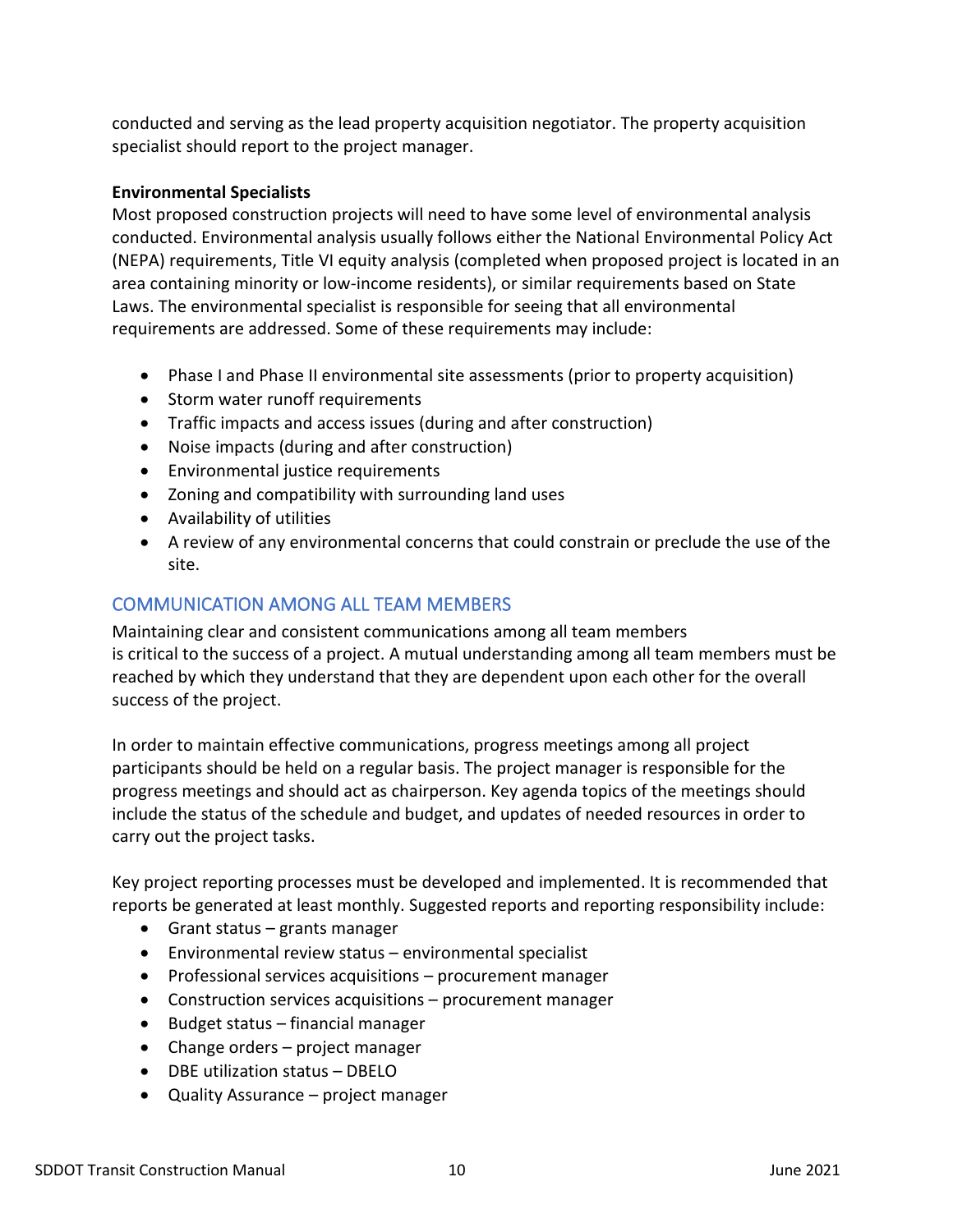<span id="page-11-0"></span>These status reports should be reviewed at each progress meeting.

## LAND ACQUISITION

## <span id="page-11-1"></span>BASIC REQUIREMENT

Land acquisition activities must be undertaken in accordance with the requirements contained in the Uniform Relocation Assistance and Real Property Acquisition Policies Act of 1970, as amended. This law, often referred to as the "Uniform Act," identifies procedures for establishing fair market value of real property and sets forth procedural requirements for residential and business relocation, if required.

If federal funds are used in any phase of the program or project, the rules of the Uniform Act apply, even when the land acquisition itself is not federally funded. The rules encourage acquiring agencies to negotiate with property owners in a prompt and amicable manner so that litigation can be avoided. Property should be acquired based on fair market value. If property is to be acquired in an amount greater than fair market value, prior approval with funding agencies should be obtained through a process described as an administrative settlement.

It is recommended that a property acquisition specialist with expertise in property acquisition under the Uniform Act be directly involved with managing the land acquisition phase of the project. Persons with this expertise are frequently found within State departments of transportation (DOTs) or local municipal agencies where projects have been undertaken involving land acquisition.

It is strongly recommended that the agency work closely with SDDOT and the FTA regional office program manager during this phase of the project.

Some of the key requirements of land acquisition include: a site selection process, determination of useable space, physical and geographic advantages/disadvantages for the site, ease of land acquisition and site cost. As noted, the process must be conducted using fair market values and be documented accordingly in the project folder.

FTA must review and concur in appraisals and review appraisals for acquisitions over \$500,000 or in-kind contributions of any value before Federal funds are expended, or the value is used as local match. Appraisals and Review Appraisals must be less than six months old. All appraisals for acquisition of real property are to be reviewed in accordance with the Uniform Act and 49 CFR 24.104. The review appraisal should determine the soundness of the report's value estimate.

## <span id="page-11-2"></span>ENVIRONMENTAL SITE ASSESSMENT

Performing an environmental site assessment is a critical function that should be performed as early as possible after the selection of a preferred site location for a new facility. The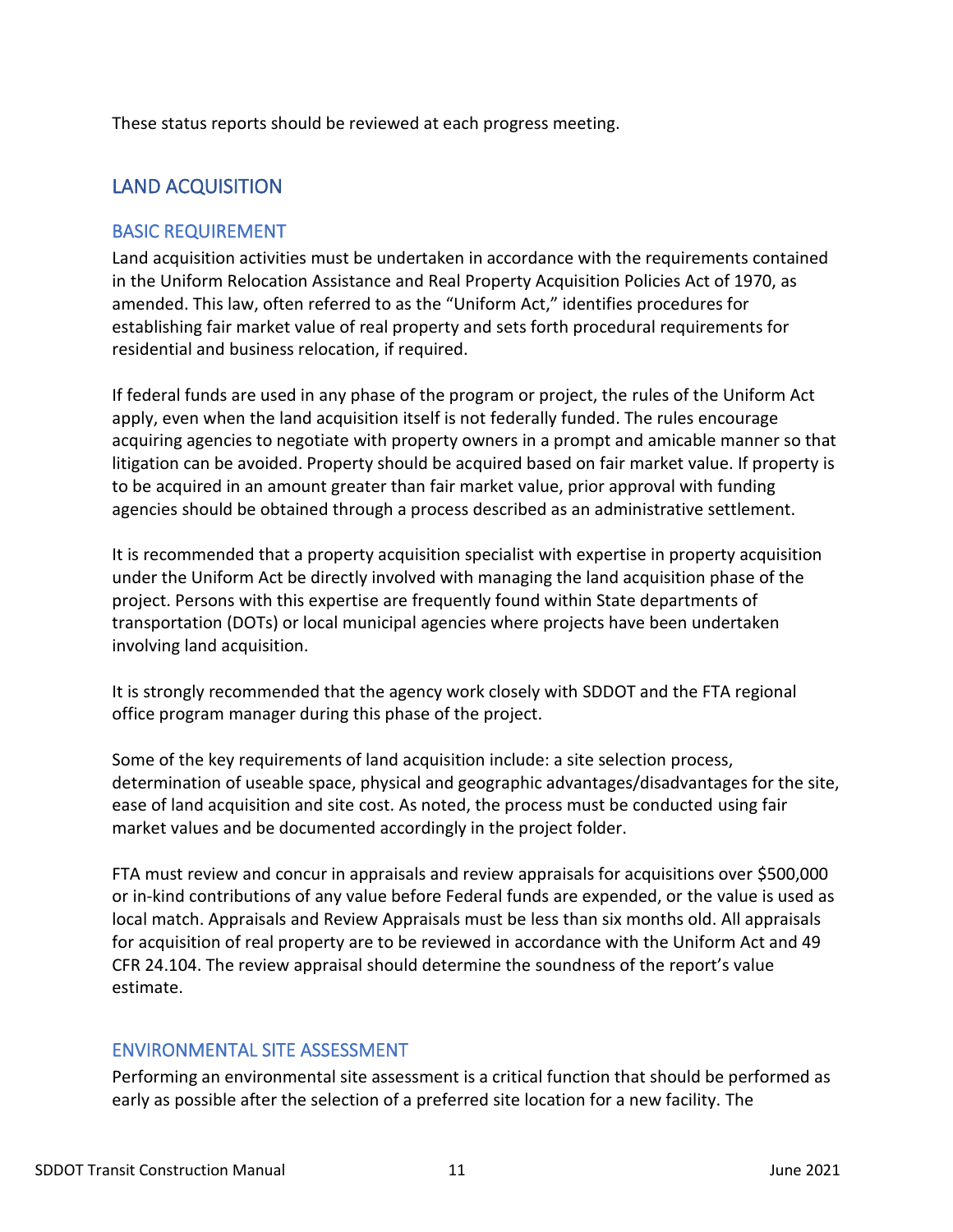environmental site assessment will determine if there are any existing environmental impacts that could affect the intended use of the property and expose any environmental liability in connection with property ownership.

Most environmental laws place responsibility for environmental liabilities on the owner of the property. Purchasing property with environmental issues can impact project development costs as well as exposing the owner of the property to future environmental liabilities.

An environmental site assessment is normally performed in two phases. It is recommended that the assessment be performed by a firm (A&E firm can subcontract the environmental analysis) that has qualified staff to perform these assessments. Qualified staff that would perform these functions is normally part of a separate environmental assessment team. Please take note that the Brooks Act process should be used when procuring these services.

### Phase I Assessment

The Phase I environmental site assessment is a study that looks at the history of the property. This study will include historic use of the site as well as any past environmental findings recorded in federal or state records. In addition, the Phase I Assessment should include a physical inspection of the site for any signs of pollution, such as soil contamination from fuel spills. As a result of the information collected, a recommendation will be made whether it would be necessary to perform a Phase II assessment. The FTA must review the environmental assessment and approve prior to any construction activity.

### Phase II Assessment

A Phase II environmental site assessment would be performed if information discovered during the Phase I assessment indicates the potential presence of environmental issues that may require cleanups or other mitigating actions.

Performance of a Phase II assessment requires soil testing, ground water tests, or other activities to determine the presence and severity of environmental impacts. This activity would require permission from the existing property owner to enter the site to perform these tests. Permission is usually granted through a temporary easement or some other agreement for entry.

Results of the Phase II assessment are used to determine if the property is eligible for selection for the facility and if mitigation actions will be needed in connection with the use of the property. This information should contribute to the establishment of the fair market value and updating the project budget. The FTA must review the environmental assessment and approve prior to any construction activity.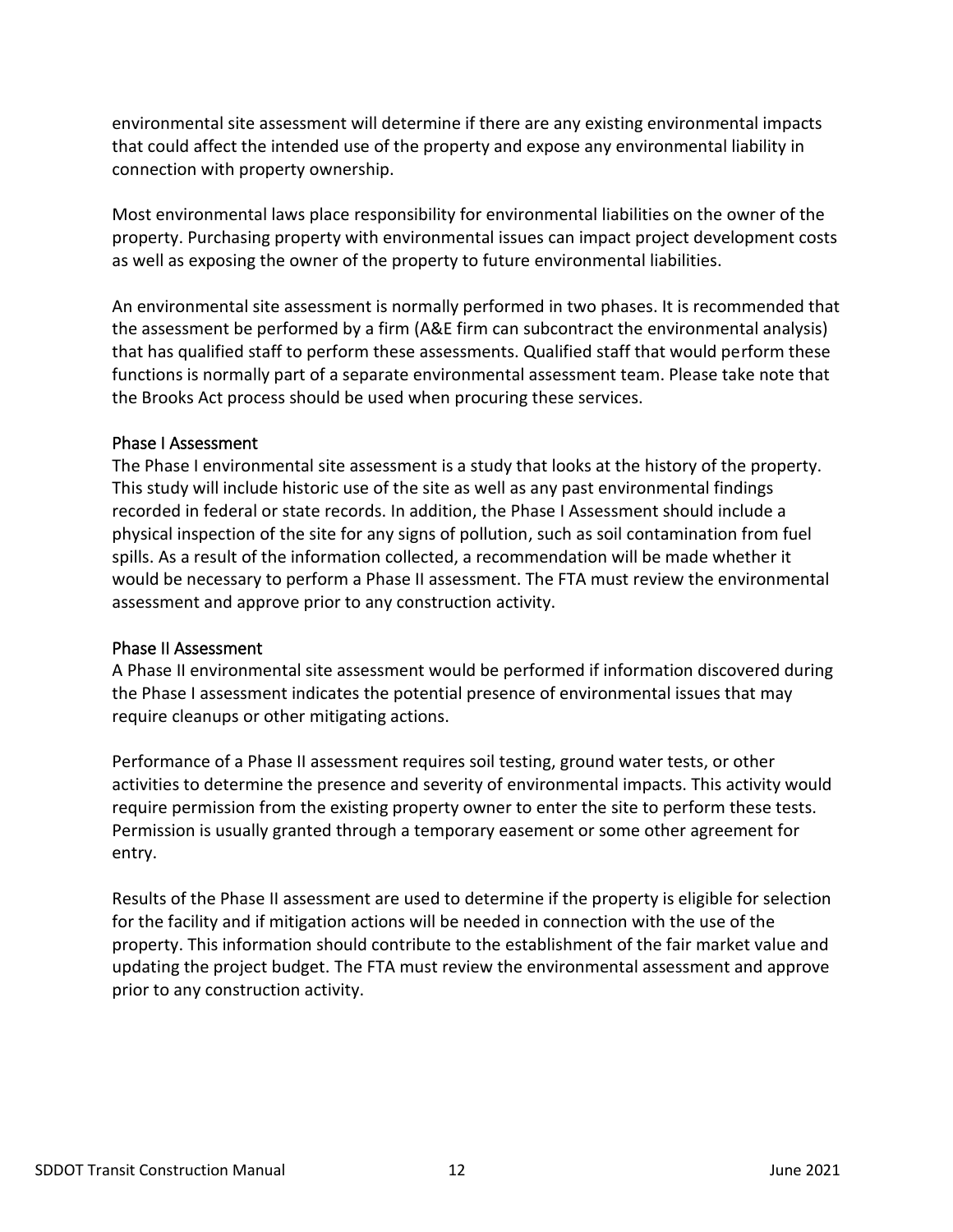## <span id="page-13-0"></span>ESTABLISHING FAIR MARKET VALUE

The Uniform Act requires that real property be acquired based on fair market value. Establishing fair market value should be based on appraisal reports completed by licensed appraisal firms.

The FTA requires an appraisal as well as a review appraisal report that is prepared by a second firm. The review appraisal analyzes the individual appraisal report and provides an opinion of the fair market value.

It is normally an accepted practice to use appraisal firms that have been placed on approved lists of the State DOT. In any event, it is prudent to obtain the approval of funding agencies for appraisal firms to be used prior to the undertaking of any appraisals.

## <span id="page-13-1"></span>ACQUIRING THE PROPERTY

Acquiring real property is a process that should be performed by an experienced specialist in consultation with legal counsel.

There are several basic steps in connection with this process. These would include:

#### **Title Search**

A title search must be completed. The title search should review past property owners as far back as possible to determine if there are any open warrants or liens on the property. Any warrants or liens should be cleared by the existing property owner before property acquisition.

### **Offer to Purchase**

An offer to purchase must be in writing and presented to the property owner. The offer must be based on the fair market value established during the appraisal process. It is recommended that the legal counsel be retained to prepare the offer to purchase. All negotiations should be documented. Obtain prior approval from funding agencies if it is determined that a value greater than fair market value should be paid.

## <span id="page-13-2"></span>ACQUIRING A&E SERVICES

## <span id="page-13-3"></span>BASIC REQUIREMENT

The A&E firm is a critical member of the project team. Procuring A&E services requires a specialized process. This includes a competitive process of evaluating the qualifications of potentially several firms. Great care should be taken to ensure that the A&E scope of work includes all the services required at each phase of the project. In many cases the services required will include services related to contractor award and the construction phases.

While the reputation and experience of the A&E firm is important, it is more important to evaluate the experience of the individuals to be assigned to the project. It is the agency's responsibility to ensure that in addition to the firm as a whole, qualified personnel with the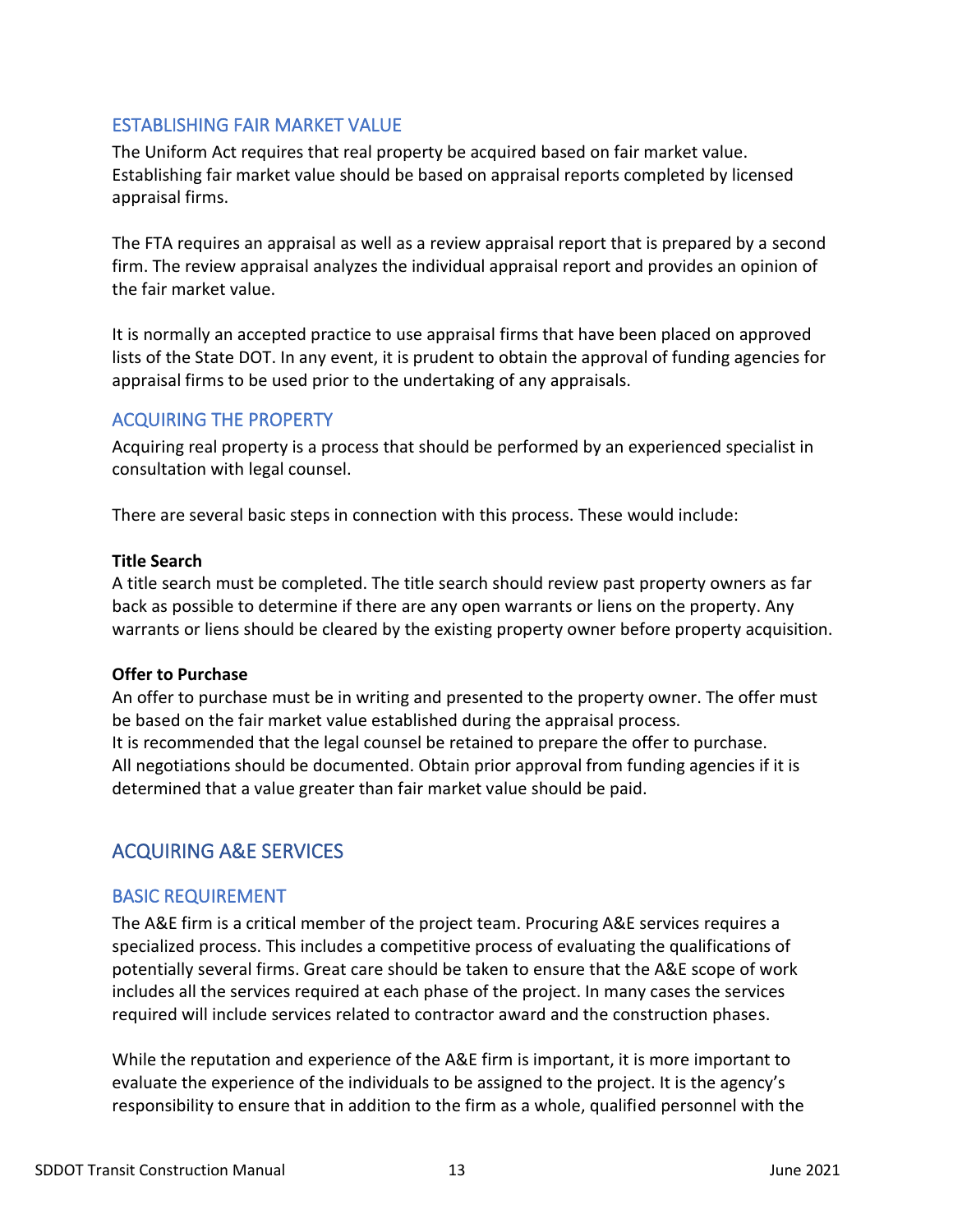necessary and appropriate expertise are also being acquired to provide these services. This can be evaluated during the procurement process by scoring the experience and other qualifications of project personnel who would work on the project.

## <span id="page-14-0"></span>PROCUREMENT PROCESS

Refer to the SDDOT procurement fact sheet and the agency's approved procurement polices developed using SDDOT's template.

Acquiring A&E and A&E related services using FTA funds requires the use of a qualificationbased procurement process as described in federal statutory legislation referred to as the "Brooks Act". The Brooks Act requires an open and competitive process that evaluates firms solely on qualifications without using cost or price information. Firms submitting qualifications packages are evaluated by a predetermined selection committee. The firms are ranked based on evaluation criteria provided in the request for qualifications.

## <span id="page-14-1"></span>PREPARATION OF THE SCOPE OF WORK AND THE DESIGN SCHEDULE

The scope of work is a detailed description of the tasks to be performed by the A&E firm. This document is the heart of the Request For Proposal (RFP) package and will be incorporated into the final A&E contract agreement. Preparation of the scope of work should be done by both the project manager and the construction manager. The scope of work should not contain any unnecessary requirements that would restrict competition.

The scope of work should include the following basic sections:

## **Preliminary Design Phase**

The preliminary design phase documents the basic facility requirements as well as establishing general specifications in connection with construction materials and equipment. This phase should also include a requirement to prepare a 30% facility design as well as an initial facility cost estimate and construction schedule. NEPA requirements are completed at this phase along with the grant application and approval. The preliminary design is typically completed during project planning with the assistance of a planning grant.

## **Design Development Phase**

Once the preliminary design phase is approved, the prospective consultant should be directed to enter into the design development phase. During this phase, the facility design should become more detailed. Final determinations are made regarding construction materials and equipment specifications. More detailed drawings are produced that include elevations, utility layouts, and site work. This phase will include an updated construction cost estimate and any necessary refinement to the project schedule.

### **Construction Document Phase**

After approval of the design development phase, the A&E firm will be authorized to begin the construction document phase. This phase will result in construction quality drawings as well as detailed specifications. Construction documents should also include requirements for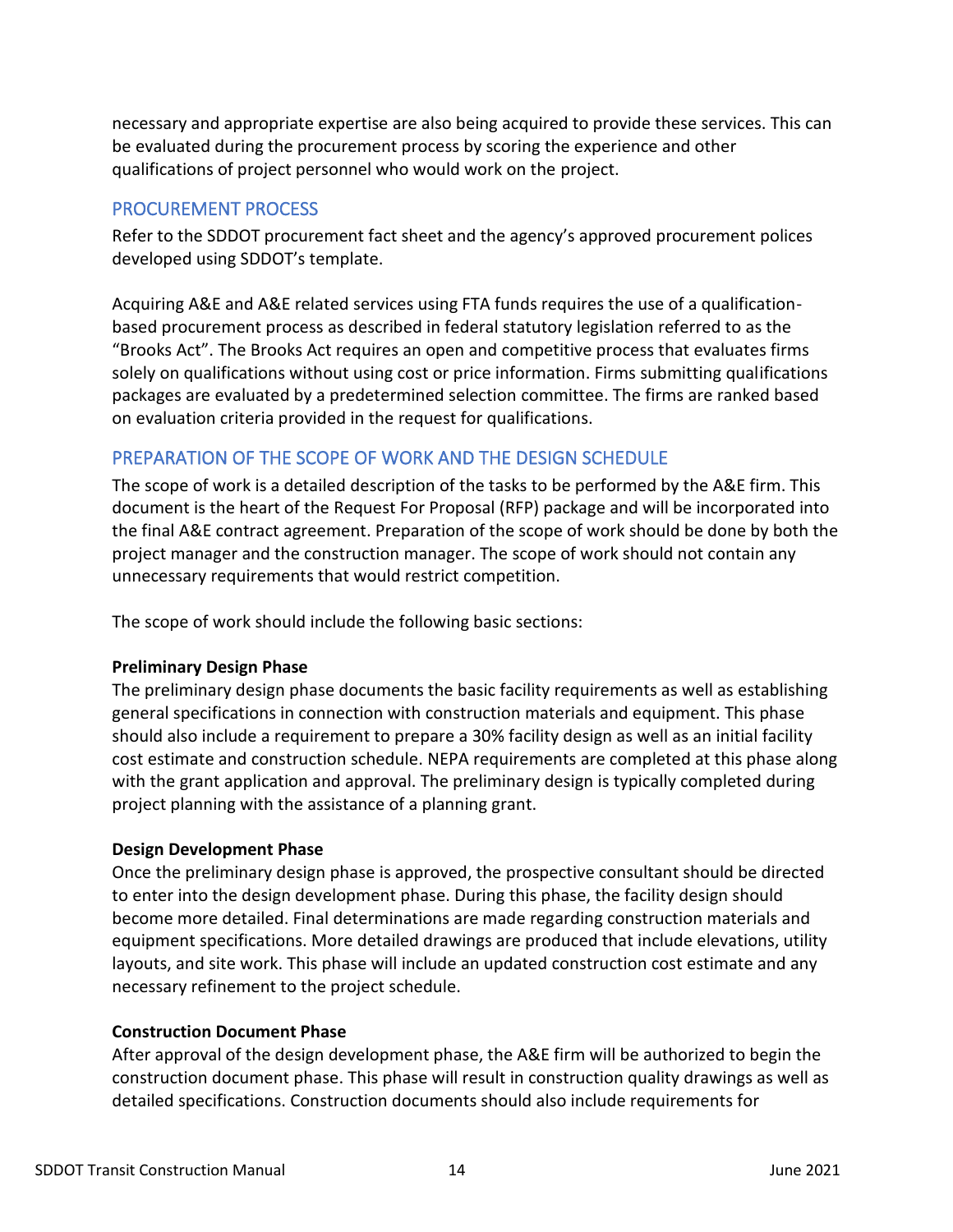contractor safety plans, and the provision of staff training and facility maintenance documentation from the prospective contractor.

## **Construction Award Services**

The A&E firm will be responsible for construction administration. They will evaluate contractor bids and make a recommendation for award of construction contracts. These services normally include a determination of bidder responsiveness.

## **Construction Phase Services**

The following tasks are often requested of the A&E firm during construction:

- Periodic site inspections
- Processing and approval of contractor payment applications
- Administering change orders
- Development and processing of punch lists
- Preparation of substantial and final completion certifications and permits

## <span id="page-15-0"></span>PREPARATION OF AN ICE

To enable a confident decision on the bids and to establish a credible review record, an ICE should be prepared based on the tasks requested in the scope of work. The estimate should be in writing, be dated, and contain a description of the basis of how the estimated cost was determined. A standard guideline for the value of A&E services is six to 10 percent of the estimated construction budget in the grant application. The estimate should be prepared prior to receiving a price quotation from the highest ranked firm. This document should be retained in the procurement file. An example ICE can be found in Exhibit A.

## <span id="page-15-1"></span>DBE PARTCIPATION

The SDDOT Transit Office is aspiring DBE participation through only Race Neutral measures on all construction projects.

Only the portion of the contract performed by the DBE's own forces will count towards DBE participation. Included is the cost of supplies and materials obtained by the DBE for the contract, including supplies purchased or equipment leased by the DBE. Supplies and equipment the DBE subcontractor purchased or leased from the Contractor or its affiliate is not allowed to be included.

When a DBE performs as a participant in an approved joint venture, only the portion of the total dollar value of the contract equal to the distinct, clearly defined potion of the work of the contract that the DBE performs with its own forces will count toward DBE participation.

A bidder may count toward its DBE participation only that percentage of expenditures to DBEs that perform a commercially useful function (CUF) in the performance of a contract. A DBE performs a CUF when the DBE is responsible for execution of the work of a contract and is carrying out the DBE's responsibilities by actually performing managing and supervising the work involved. To perform a CUF, the DBE must also be responsible, with respect to materials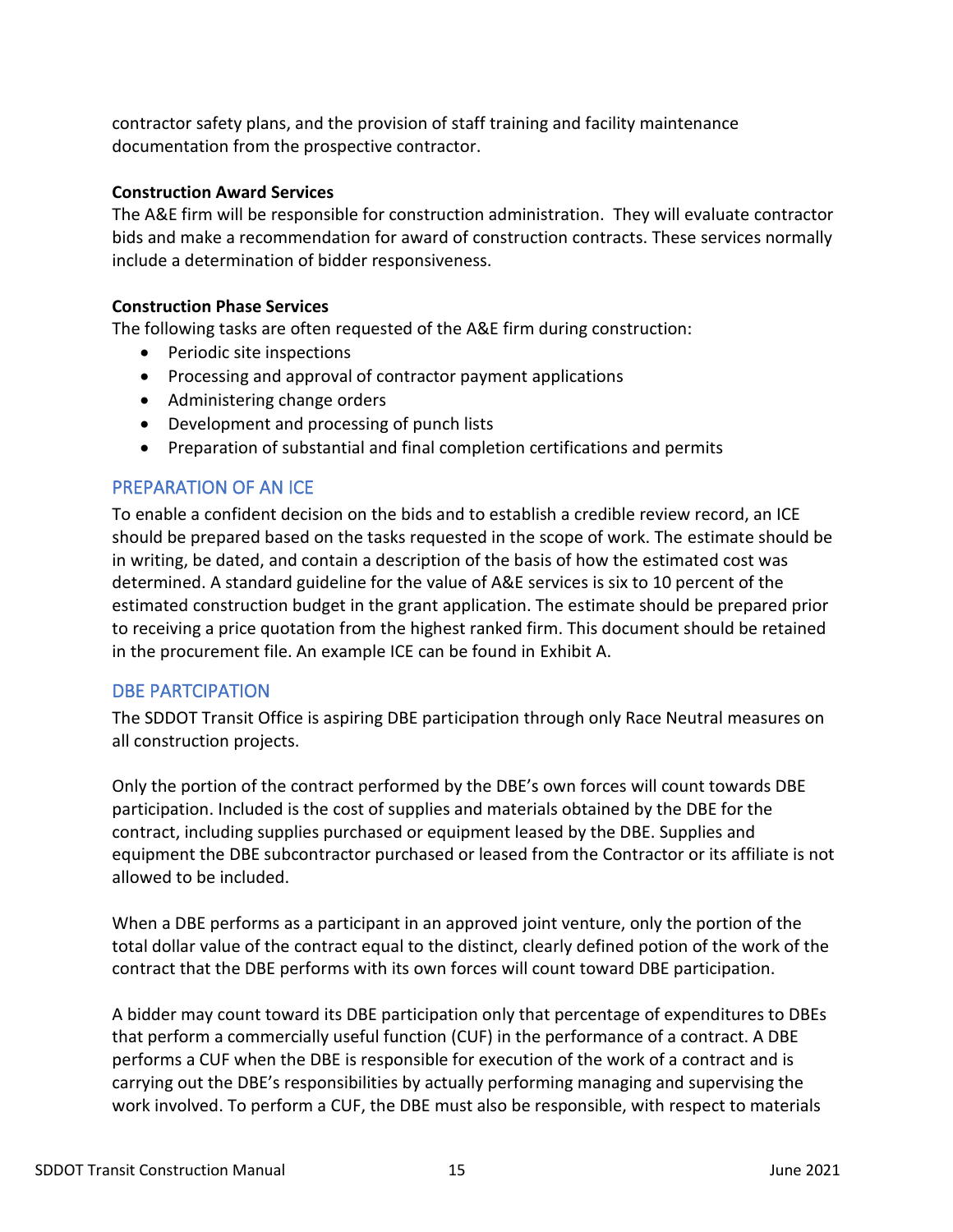and supplies used on the contract, for negotiating prices, determining quality and quantity, ordering and installing (where applicable) the materials, and paying for the material itself. To determine whether a DBE is performing a CUF, the Department will evaluate the amount of work subcontracted, the industry practice, and whether the amount the DBE is to be paid is commensurate with the work it is actually performing, DBE credit claimed for performance of the work, and other relevant factors.

A DBE is not performing a CUF if the DBE performs less than 30% of the total cost of its contract with its own work force, or if its role is limited to that of an extra participant in a transaction, project, or contract through which funds are passed in order to obtain the appearance of DBE participation. In determining whether a DBE is simply an extra participant, the Department will examine similar transactions, particularly those in which DBEs do not participate.

The bidder may count toward DBE participation expenditures to DBE firms for materials, supplies, or services as follows:

If the materials or supplies are obtained from a DBE manufacturer, count 100% of the cost of the materials or supplies toward DBE participation. A manufacturer is a firm that operates or maintains a factory or establishment that produces, on the premises, the materials, supplies, articles, or equipment required under the contract and of general character described by the specifications.

If the materials or supplies are purchased from a DBE regular dealer, count 60% of the cost of the materials or supplies toward DBE participation. A regular dealer is a firm that owns, operates, or maintains a store, warehouse or other establishment in which the materials, supplies, articles, or equipment are bought, kept in stock, and regularly sold or leased to the public in the usual course of business.

## <span id="page-16-0"></span>DEVELOP THE Request for Proposal PACKAGE

The RFP package is the document that is received by A&E firms interested in providing services. An example RFP package can be found in Appendix I in the OVERSIGHT OF FACILITY PROJECTS GUIDEBOOK National Cooperative Highway Research Program Project 20-65 Task 63 http://onlinepubs.trb.org/onlinepubs/nchrp/docs/NCHRP20-65(63)\_Guidebook.pdf The RFP package should contain the following sections: For procurement process details refer to the procurement policy template.

### **RFP Notice**

This is a short notice that informs firms that the agency is requesting qualifications packages. The notice includes a brief description of the project, the date and time of a pre-proposal meeting, the date, time, and location for submission of qualifications packages and the name, address, and phone number of the RFP contact person.

### **Instructions for Proposers**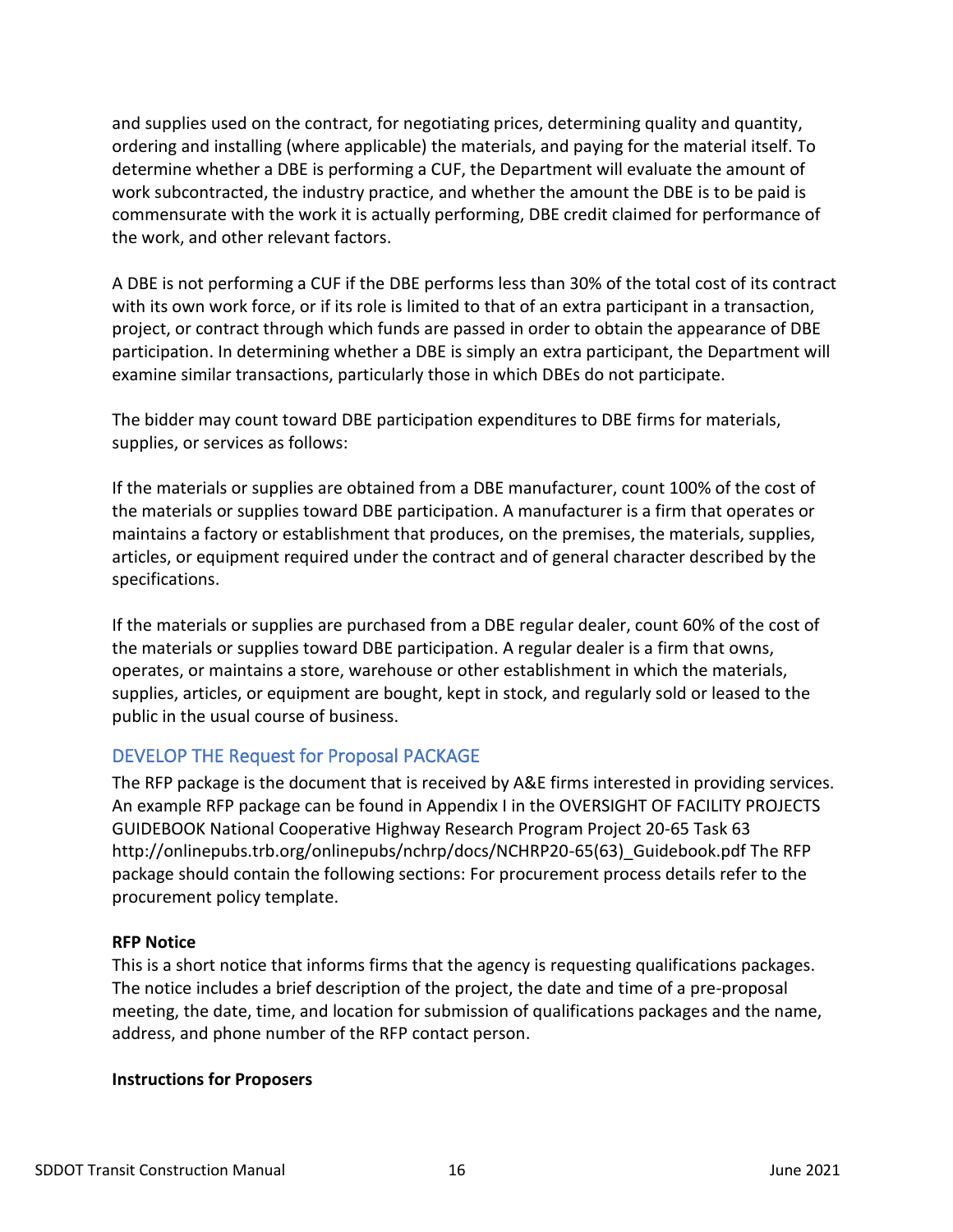This section provides information on the selection process, the evaluation criteria to be used to rank firms, protest procedures, required contents for proposals submitted, and the number of copies of proposals required. Evaluation criteria should include items such as direct qualifications experience (for similar projects), experience of project staff to be assigned, project understanding, project approach, and adherence to any of the project requirements.

#### **Scope of Work**

This section contains the scope of work discussed earlier.

#### **Required Documents**

This section contains any documents and certifications required to be submitted with the proposal.

#### **Proposed Contract**

This section contains the proposed contract document containing required terms and conditions to be executed by the successful proposer.

Once the package is complete it is recommended that it undergo a quality assurance/quality control check to ensure it contains all required FTA clauses and applicable state and local certifications. This is usually conducted by the procurement manager in conjunction with any personnel responsible for quality.

## <span id="page-17-0"></span>FORMATION OF A SELECTION COMMITTEE

The initial step in the procurement process is to form a selection committee. The role of the selection committee is to review and evaluate the qualification packages that are submitted by consultants responding to the RFP.

The committee should be comprised of staff members having an interest in the project and who possess a general knowledge of the project vision. Members normally include an operations manager, maintenance manager, general manager and other stakeholders that can add value to the selection process. Committee members should agree to execute a conflict of interest statement and nondisclosure agreement that would preclude any bias in the selection process. The process should include an independent review, prior to the meeting to discuss their evaluative scoring. The procurement manager should be responsible for managing the committee to ensure the review and evaluation process is conducted in accordance with the agency's procurement guidelines and procedures and meet the necessary proposal requirements.

### SOLICITATION FOR RFP RESPONSES

Soliciting proposals from qualified A&E firms is accomplished in two ways, which can be conducted concurrently. The first way is:

#### **Direct Solicitation**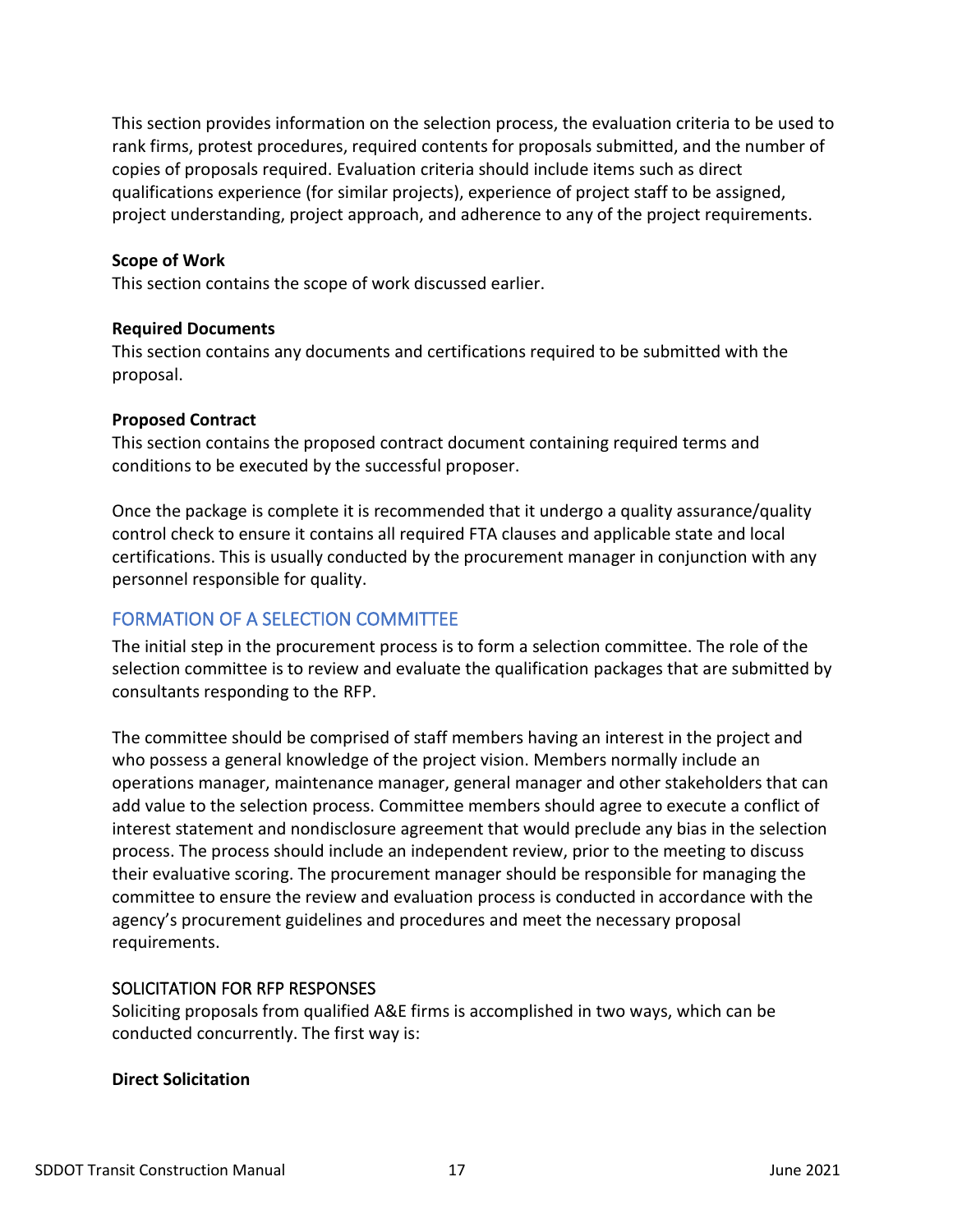The RFP package should be sent directly to firms thought to be qualified to perform the work. Direct solicitation should be made to multiple firms to encourage full and open competition.

The second way to solicit proposal responses is:

## **Public Advertisement**

The RFP notice should be placed in publications of general circulation. The RFP package will be sent to firms responding to the advertisement. The RFP notice should also be placed on the agency's website, in trade journals and markets that have the skill and expertise to conduct the work. Public notices should be undertaken to achieve maximum competition.

A listing of all firms who were solicited and were provided RFP packages should be maintained in the procurement file and placed in the project folder.

## <span id="page-18-0"></span>PRE-PROPOSAL CONFERENCE

A pre-proposal conference provides a valuable opportunity for interested firms to obtain clarifications or ask questions prior to submitting a qualifications package. Holding a preproposal conference is not required, but it can prove useful to both parties. If a conference is held, an attendance list and minutes should be prepared and maintained in the procurement file. Any new information for competing firms from the pre-proposal meeting should result in a formal addendum to be sent out to the potential competitors.

## <span id="page-18-1"></span>RFP ADDENDUM

If there is a need to amend or modify the RFP package once it has been made public, the change or modification must be done through a formal addendum. The addendum needs to describe the change or modifications and must be provided to all known firms that received the initial RFP package.

Any change to the proposal submittal due date should be done by formal addendum.

## <span id="page-18-2"></span>RECEIPT AND RANKING OF PROPOSALS

A formal record must be kept of all firms that submit a proposal in accordance with the required due date. Proposals received after the required due date should not be opened and should be returned to the respective sending agency.

A copy of each proposal should be provided to each member of the review committee along with proposal ranking forms. The proposal ranking forms will use the same evaluation criteria that were included in the RFP solicitation document.

Each member of the review committee will rank each proposal independently. The sum of points for the completed evaluations will be totaled to provide a qualification ranking for each firm. The evaluation forms should also include information from each member of the evaluation team describing the rationale for their scoring. It is important to have a narrative component to the scoring, so the scoring committee member can clarify their interpretation of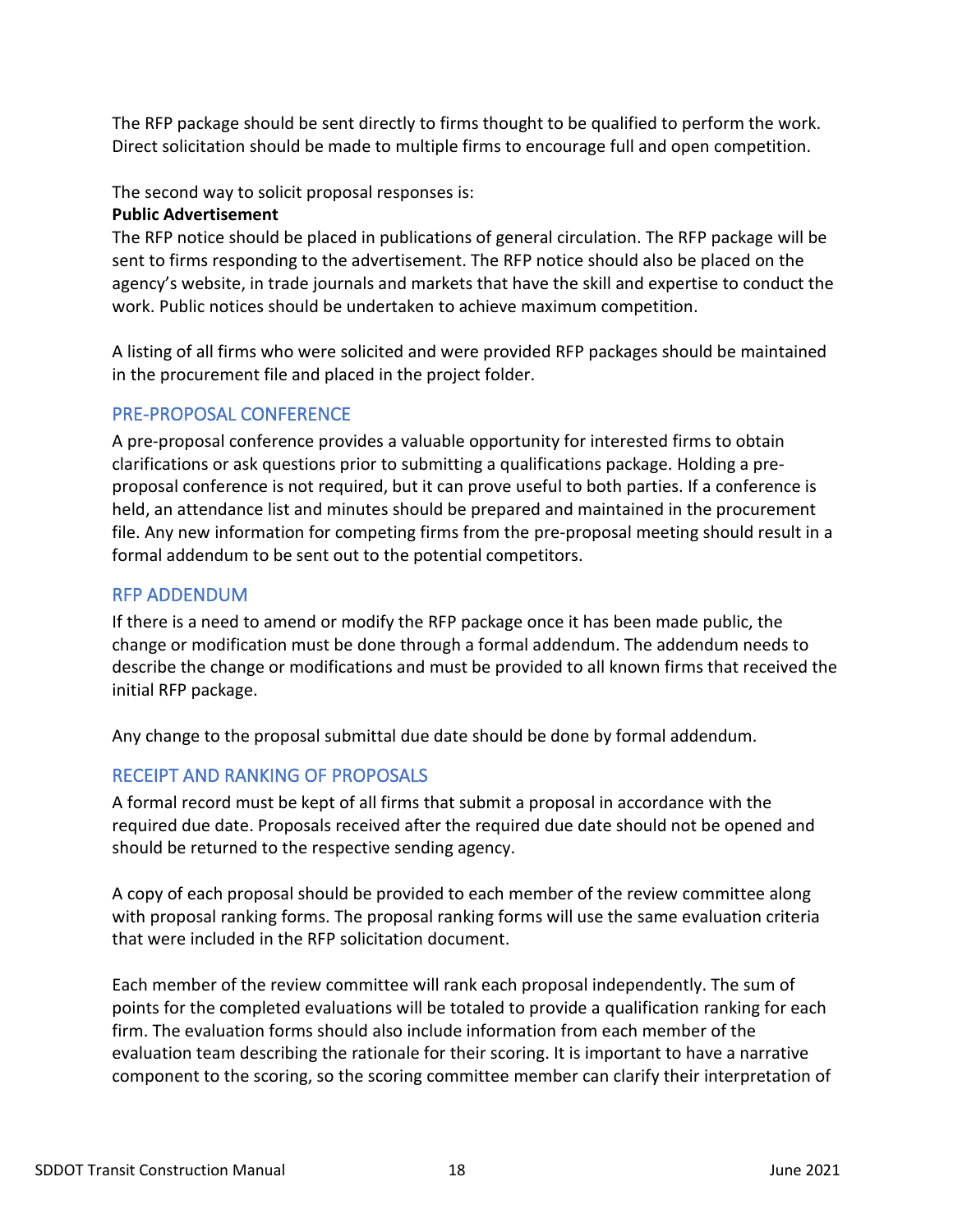how they arrived at a determined score. An example RFP evaluation form can be found in Exhibit B.

## <span id="page-19-0"></span>NEGOTIATION OF PRICE

As required by the Brooks Act, price negotiations are commenced only with the highest ranked qualified firm. As a best practice, the highest ranked firm is contacted in writing and requested to provide a cost proposal. Obtaining cost proposals in separately sealed envelopes from each proposer, while not forbidden by the Brooks Act, has the potential to lead to inadvertent release of costs and can negate the entire selection process. The cost proposal must detail the cost elements such as:

- The timeline for the budgeted tasks
- Titles of the individuals to be assigned to the project
- The estimated hours for each individual
- The unburdened hourly rates for each individual
- The firm's overhead rate
- Any anticipated indirect costs associated with the project
- A listing and costs of any subconsultants to be used
- The total fixed fee

The cost proposal will serve as a negotiating baseline. When a final price is agreed upon, a cost analysis will be prepared, and a determination made as to the reasonableness of the price. If it is determined that a reasonable price cannot be agreed upon, a formal written determination will be provided to the most qualified firm that negotiations will cease. At this point, the price negotiation process will commence with the next most qualified firm.

## <span id="page-19-1"></span>RECOMMENDATION AND AWARD

At the conclusion of successful price negotiations, a formal recommendation for award will be provided to the agency personnel with contract award authority. Award authority is normally with the CEO or the agency's governing body.

After approval to award is provided, a notice of award is provided to the firm along with a contract document for execution. This notice should also require submission of any insurance certifications or other required documents.

Upon receipt of an executed contract and all required documents, the contract is executed by the agency and a formal notice to proceed is issued to the firm.

## <span id="page-19-2"></span>INDEPENDENT CONSTRUCTION COST ESTIMATE

## <span id="page-19-3"></span>BASIC REQUIREMENT

When preparing an ICE for the construction of the project:

- The ICE must be prepared prior to solicitation of bids
- The ICE shall include the basis for how the estimate was determined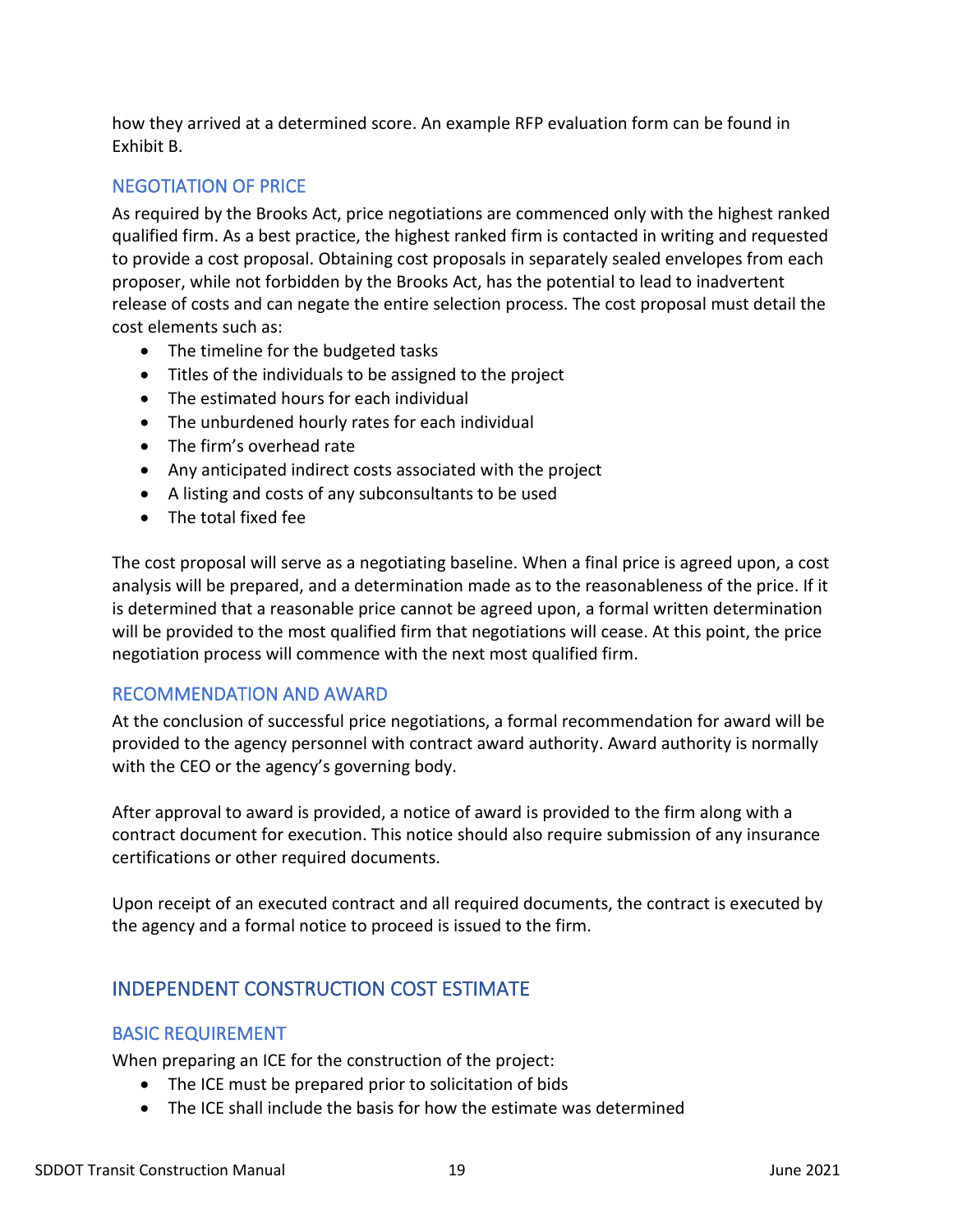• The ICE cannot be prepared by a potential vendor or contractor

## <span id="page-20-0"></span>CONSTRUCTION COST ESTIMATES

The scope of work for the design and engineering contract should include a requirement to provide construction cost estimates during various phases of the project design. The next sections provide descriptions of recommended cost estimating techniques.

## **25 Percent Design**

A cost estimate should be provided to the agency at the completion of 25 percent design. This is a very early estimate and usually considers the general type of construction, total square footage, and general equipment required. The primary value of this estimate is to provide the agency with an early reality check of expected costs against the project budget.

Issues arising at this stage of design need to be addressed prior to moving ahead with more detailed design phases. This is a time when the design firm, the construction manager, and the agency work as a team and carry out a very rudimentary level of value engineering to bring the 25 percent design estimate in line with the project budget. At this stage, the estimate may carry a contingency line item that might have a 20 percent of construction cost.

### **50 Percent Design**

At this stage of the design, more detailed levels of materials and equipment have been defined. The same process is followed as described with the 25 percent estimate. Again, this estimate is providing a design versus budget check and may require a more detailed level of value engineering before proceeding with final design. At this stage, the budget may contain an estimated 15 percent contingency.

### **100 Percent Design**

At this stage, the design of the project is complete. Specifications have been written for all construction materials and equipment. Drawings have been completed. The construction contingency should be no more than 10 percent. A construction contingency is an amount within the budget that is reserved for change orders. This document will serve as the final and official independent cost estimate. The document should be detailed and include unit pricing and quantities.

## <span id="page-20-1"></span>THE CONSTRUCTION PHASE SOLICITATION & AWARD PROCESS

## <span id="page-20-2"></span>BASIC REQUIREMENT

FTA requires that construction solicitation be undertaken using a process that will encourage full and open competition, including a requirement for public advertising of the requests for bids or proposals. FTA allows the use of either the Invitation for Bid (IFB) or the Request for Proposals (RFP) methods of procurement for construction. Since the IFB method of solicitation is the most common method, it will be described in more detail in this section. An example IFB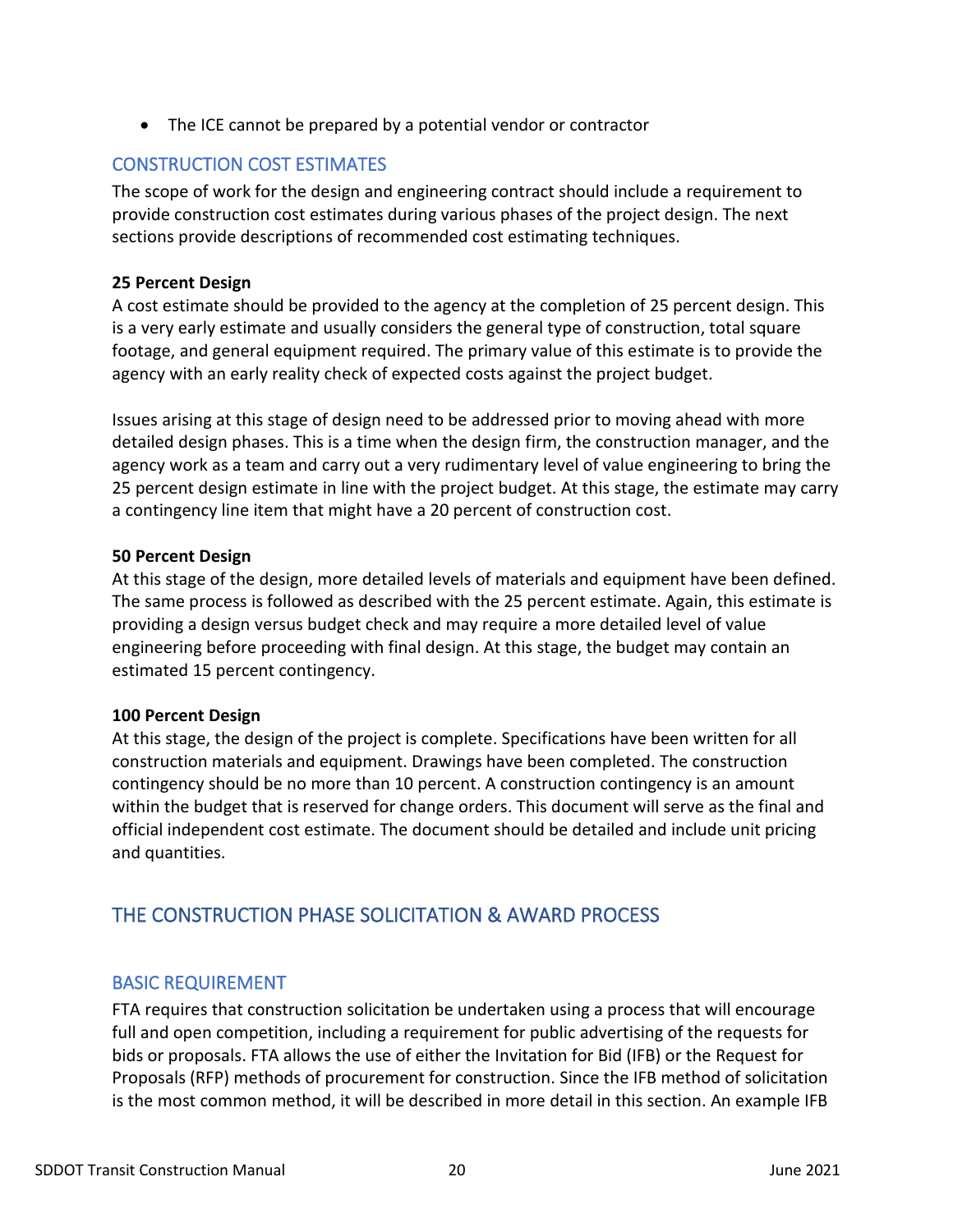is shown in Appendix J in the OVERSIGHT OF FACILITY PROJECTS GUIDEBOOK National Cooperative Highway Research Program Project 20-65 Task 63 http://onlinepubs.trb.org/onlinepubs/nchrp/docs/NCHRP20-65(63)\_Guidebook.pdf The resulting construction contract must include all applicable FTA-required contract clauses and certifications. The resulting construction contract must also comply with US Department of Transportation (USDOT) requirements set forth for the utilization of DBEs. Awards of contracts should be made to a responsible firm providing the lowest responsive bid.

## <span id="page-21-0"></span>DBE

SDDOT aspires construction projects to have DBE participation. For the DBE contracted work to be counted towards the transit overall DBE goal the entity must be a SDDOT certified DBE.

For sample DBE forms refer to SDDOT website link: [https://dot.sd.gov/doing](https://dot.sd.gov/doing-business/contractors/dbe#listItemLink_1550)[business/contractors/dbe#listItemLink\\_1550](https://dot.sd.gov/doing-business/contractors/dbe#listItemLink_1550)

- Form DOT-289R/N and that is used by the Prime when they utilize DBEs and this is at bid letting time. This form will determine at the time of the letting the overall DBE participation. **This form is required to be submitted to SDDOT Transit staff in the procurement packet review prior to award.**
- Form DOT-289B this is used after the project has been let and it goes into detail on what bid items the DBE is working on and they DBE and Prime both sign. **This form is required to be submitted to SDDOT Transit staff in the procurement packet review prior to award.**
- Form DOT-289 Certification of DBE Payments and this is used by the Prime to verify what the Prime actually paid the DBE during the project. **This form is required to be submitted to SDDOT Transit staff throughout the project. This information will be used in documenting DBE activity in the semiannual DBE report.**

It is important to note that DBEs are certified with SDDOT to perform certain types of work. To receive credit for DBE participation, named DBEs must be certified to do the scopes of work that they are contracted to perform.

## <span id="page-21-1"></span>DEVELOPMENT OF THE BID DOCUMENTS

The official bid documents contain several sections. It should never be assumed by the agency that either the A&E firm or the construction manager are aware of FTA requirements in connection with the documents. It is normally the responsibility of the procurement manager to ensure required FTA clauses and certifications are contained in the bid documents. Refer to SDDOT procurement policy template.

Refer to the SDDOT Procurement template for guidance for this step in the process.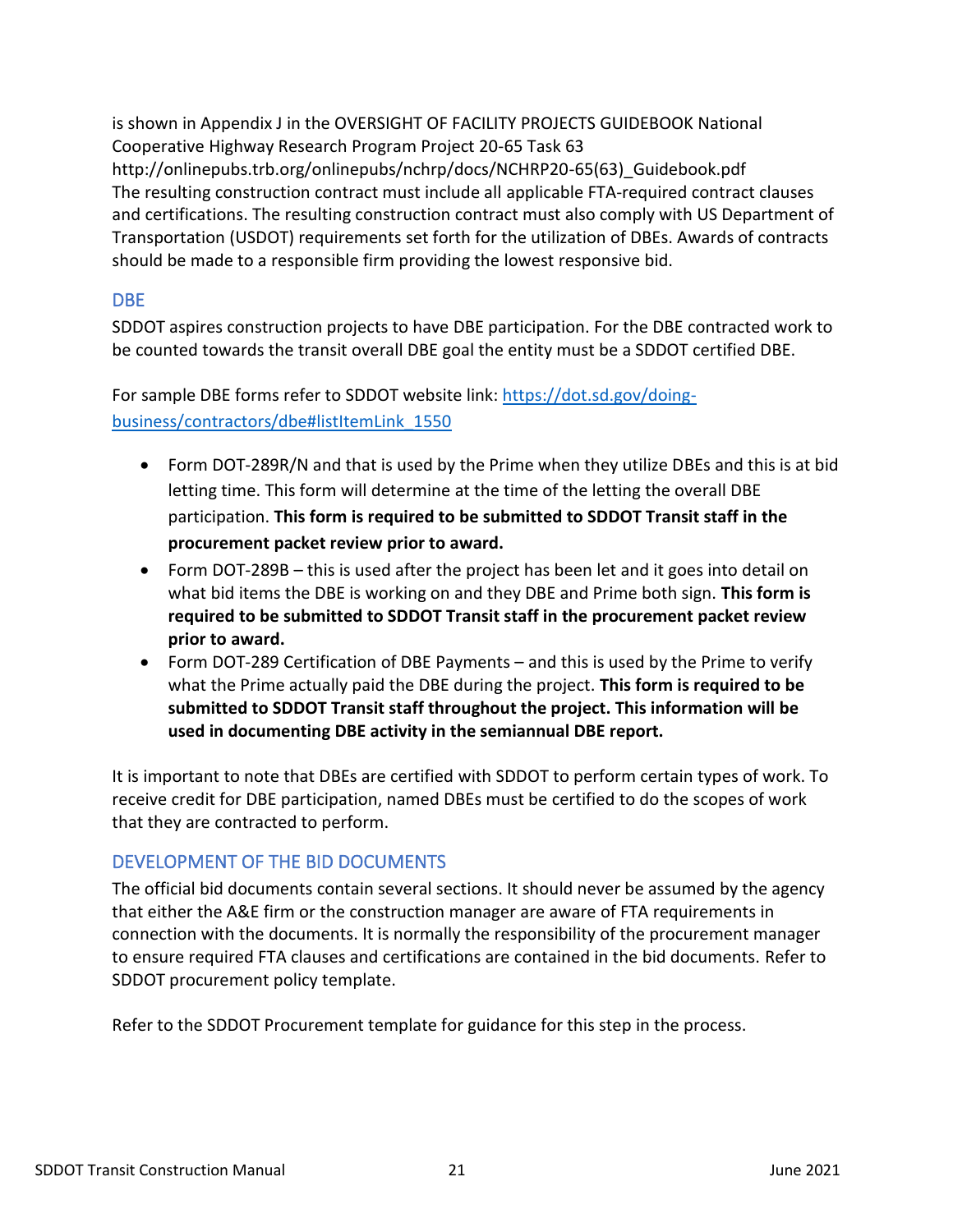## <span id="page-22-0"></span>ADVERTISEMENT OF THE BID

FTA requires agencies to ensure full and open competition is achieved when obtaining bids. The primary requirement is to publish an IFB. Refer to the SDDOT Procurement Template for further guidance.

## <span id="page-22-1"></span>PREPARATION AND ISSUANCE OF BID ADDENDUM

After completion of the bid advertisement, it may be determined that questions or clarifications may need to be included in a formal bid addendum. Any clarifications or changes to the specifications or drawings that may materially change the project need to be documented in a formal bid addendum. The bid addendum should be serially numbered and prepared by the A&E firm. The project manager and the construction manager should review the addendum document and provide their approval. Once approved, the addendum must be sent to any bidder of record.

## <span id="page-22-2"></span>BID OPENING

The opening of bids is held at the time and location specified in the bid documents. Bid opening is a function that is open to the public. This means that the agency must allow anyone to attend and witness the opening of bids. Submitted bids should be marked with a date stamp to signify the time/date of the accepted delivery.

After conclusion of bid opening it should be announced that bids will be evaluated to determine the low responsive and responsible bidder. If any individual requests to view a bid or bids, it is a local determination to allow such a viewing. If viewing of the bids is allowed, care should be taken to closely observe this function to preserve the actual documents received.

## <span id="page-22-3"></span>EVALUATION OF BIDS

After the bids opening has concluded, bids should be reviewed to determine if they are responsive and the bidders have provided the necessary information.

## <span id="page-22-4"></span>DETERMINING PRICE REASONABLENESS

FTA and SDDOT requires agencies to decide if the contract price is reasonable before awarding the contract.

## <span id="page-22-5"></span>NOTICE OF INTENT TO AWARD

A written letter of intent to award a contract should be sent to the low responsive and responsible bidder.

## <span id="page-22-6"></span>NOTICE OF AWARD

Upon receipt and approval of insurance certificates and bonds, a recommendation of award should be made to the agency's governing body. Once approval to award is obtained, the agency and contractor should execute the contract documents and the agency should issue a formal letter of award and a notice to proceed.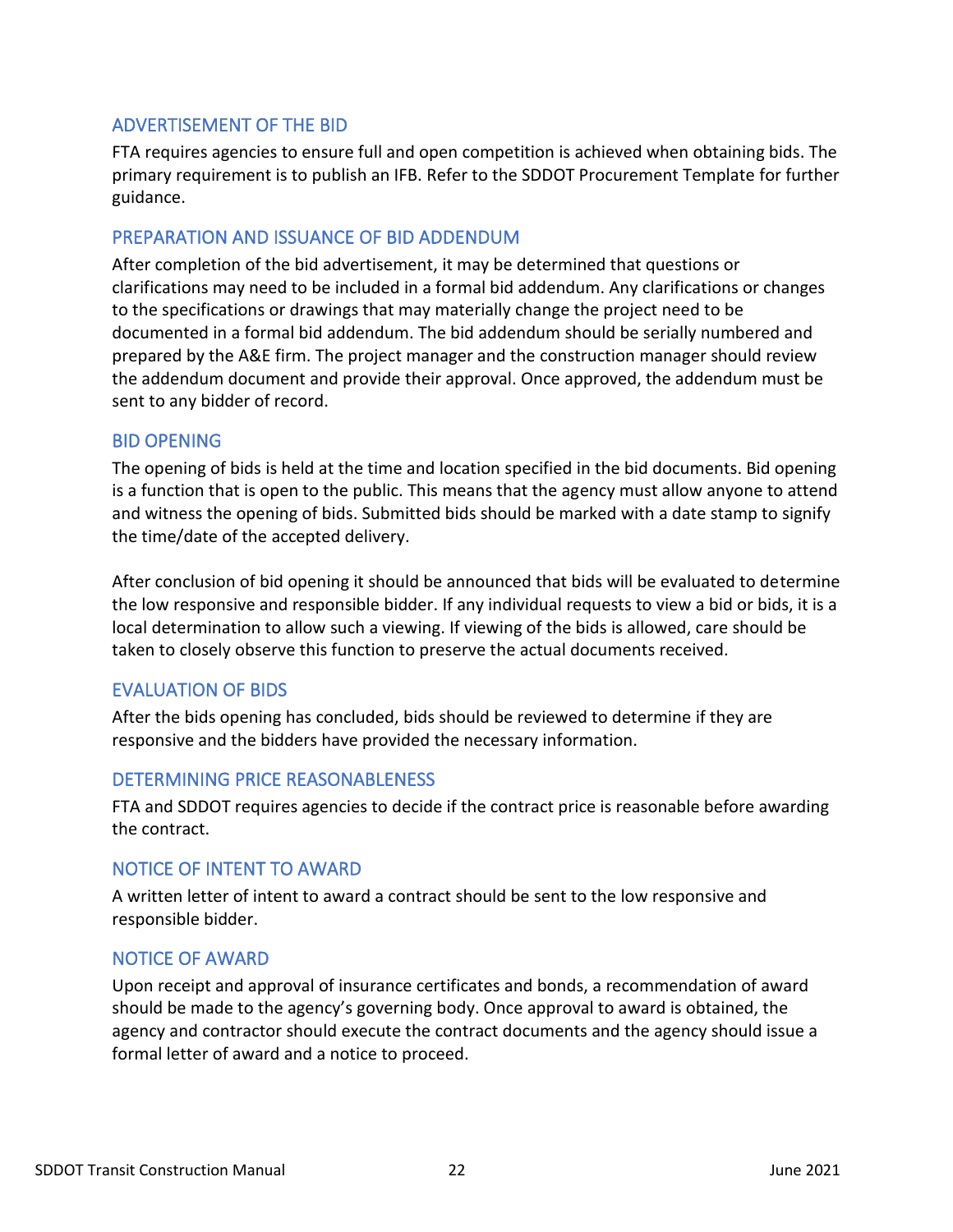## <span id="page-23-0"></span>CONSTRUCTION ADMINISTRATION

## <span id="page-23-1"></span>BASIC REQUIREMENT

Construction administration activities begin upon issuance of the notice of contract award and a notice to proceed to the construction contractor. Elements of a good construction administration system include the following elements:

- The pre-construction meeting
- Lines of communication
- Reporting and monitoring requirements
- DBE reporting and monitoring
- Davis-Bacon monitoring
- Construction inspection
- Project scheduling
- Progress payment requirements
- Controlling project configuration and changes
- Change orders
- Construction progress meetings
- Procurement and contracts
- Dispute resolution
- Maintenance plans
- Contract close-out

## **The Pre-Construction Meeting**

A pre-construction meeting should be held shortly after the contractor is issued a notice to proceed. An example pre-construction meeting agenda is included in Exhibit C. Meeting attendance should be mandatory for the entire project team. The following elements should be included in the pre-construction meeting:

## **Lines of Communication**

The primary purpose of the pre-construction meeting is to establish lines of communication between the contractor and the agency. There should be a single point of contact for the contractor. If a construction manager is being used, they should be the agency's point of contact. If there is no construction manager, the agency's project manager should serve as the point of contact with the construction contractor. All members of the project team should agree to the individuals who are established as the points of contact.

## **Reporting and Monitoring Requirements**

The types and frequency of project reports should be discussed with the construction contractor. If possible, standard reporting forms should be provided to ensure consistency of reporting throughout the life of the project. At a minimum, reports should include information on project progress against the project schedule, project costs compared to the project budget, and change order reports. It is a best practice to require that reports be provided on a monthly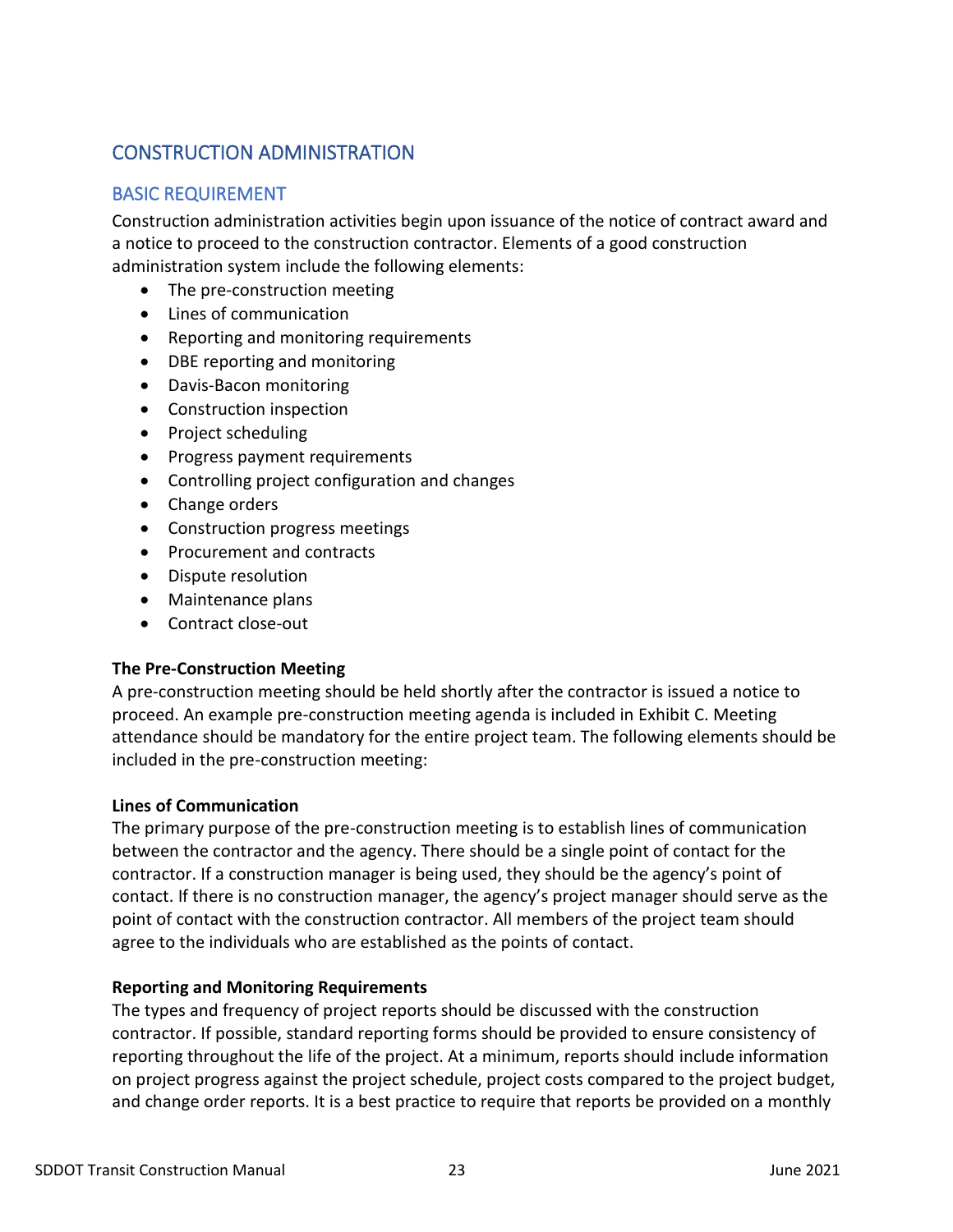basis. Roles and responsibilities of the people preparing and receiving these reports should be established at this meeting.

## **DBE Reporting and Monitoring**

The USDOT requires ongoing monitoring of DBE activities. Obtaining a monthly report from the contractor regarding the utilization of DBE is one tool to ensure that the DBE subcontractors committed to by the construction contractor are, in fact, utilized during the construction process. It is strongly recommended that the construction contractor attach a DBE utilization report to the monthly payment application. The content of this report should be reviewed by the project manager and the DBELO. An example monthly DBE status report is contained in Exhibit D.

On-site inspections should also be performed to verify actual construction activities being performed by DBE firms. The on-site inspections must be formal and certified by the individual that undertakes them.

### **Davis-Bacon Monitoring**

The Davis-Bacon Act requires that wages paid to workers on publicly funded construction projects must comply with prevailing rates for the locality of the project. In most cases, prevailing rates reflect hourly wages and benefits as negotiated by local trade unions. The prevailing rates are normally maintained by State labor departments. Copies of the rates must be included in the construction solicitation document.

During construction, the contractor should be required to provide copies of certified payroll information. This information should be compared to the prevailing rates to ensure workers are being paid the proper rates.

## **Construction Inspection**

Inspections should be conducted at intervals recommended by the A&E consultant until the project is closed out. If a construction manager is employed, it should provide on-site inspections. If there is no separate construction manager, it is recommended that a staff member be tasked to perform this service. This staff member would provide full time on-site construction supervision and inspection. In either case, the construction manager or the assigned staff member would report directly to the project manager.

As part of the construction inspection, inspection reports should be prepared by the on-site inspector. The inspection report should contain information on the contractors and trades on site, the work being done, the numbers of workers on site, weather conditions, and any information that may be significant in determining a potential slip in the project completion schedule. Inspection reports should also include any information that may lead to future change orders. Copies of the inspection reports should be provided to the project manager and the A&E firm.

## **Progress Payment Requirements**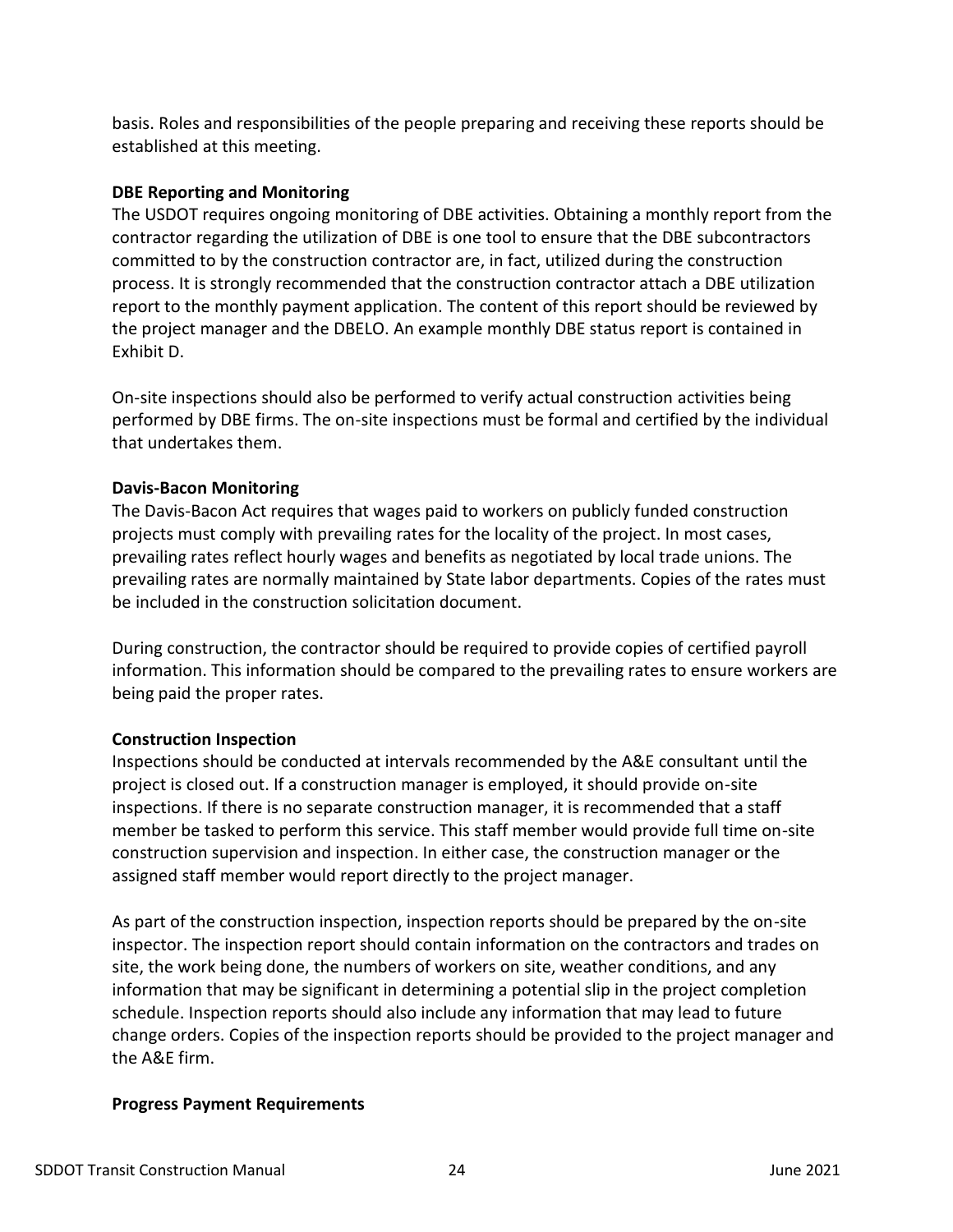Payments to contractors during a transit construction project commonly consist of a series of progress payments. Progress payments are normally issued on a monthly basis. The key element which establishes that progress payments will be made is a document referred to as a "schedule of values." The schedule of values is a listing of construction activities which have a monetary value associated with them. The schedule of values is initially prepared by the contractor. This document is reviewed by the A&E firm and (if applicable) the construction manager. This review should ensure the monetary values associated with the various construction activities are properly established. Care should be taken to ensure the schedule of values is not front loaded; in other words, the true value of the activity should be reflected regardless of when the activity takes place during the performance of the contract. If the schedule of values is front loaded, the contractor will receive additional compensation that is not related to the actual value of work completed. Terms should be negotiated with the contractor until the schedule of values is balanced and represents fair compensation for work as it is completed.

The contractor is responsible for preparing a monthly payment application and delivering it to the designated representative of the agency. If a construction manager is being used, this should be the designated agency's representative. If no construction manager is employed, the payment application should be delivered to the on-site inspector. The payment application should have the approved schedule of values attached with claims for work completed under each category of the schedule. This schedule is reviewed by the agency's team. If there is disagreement over an invoiced activity, a review of the invoice should be undertaken with the contractor until agreement on the amounts is reached. At this point, the A&E firm will certify the payment application and submit it to the agency for approval and payment.

### **Change Orders**

Change orders are a common occurrence during the construction process. It is very important to have a structured process for reviewing and approving any change orders. Change orders can take several forms: no cost schedule changes, cost changes that do not impact the schedule, and changes that impact both the project schedule and costs. Regardless of the nature of the change order, there is a common process that must be followed and documented when dealing with change orders. The FTA considers each change order to be a sole source or non-competitive procurement. As such, any additional work contained in a change order must be within the general scope of the primary construction contract. In addition, the cost of the change order must be analyzed and found to be fair and reasonable.

Upon receiving notification of a potential change order, the first order of business should be to make a determination if the nature of the change order is within the scope of the current project and that all work involved in the change order is not already covered by the scope of the contract. If the requested change is for an extension of time to complete the project, the initial determination should be based on whether any delays in the project were beyond the contractor's control.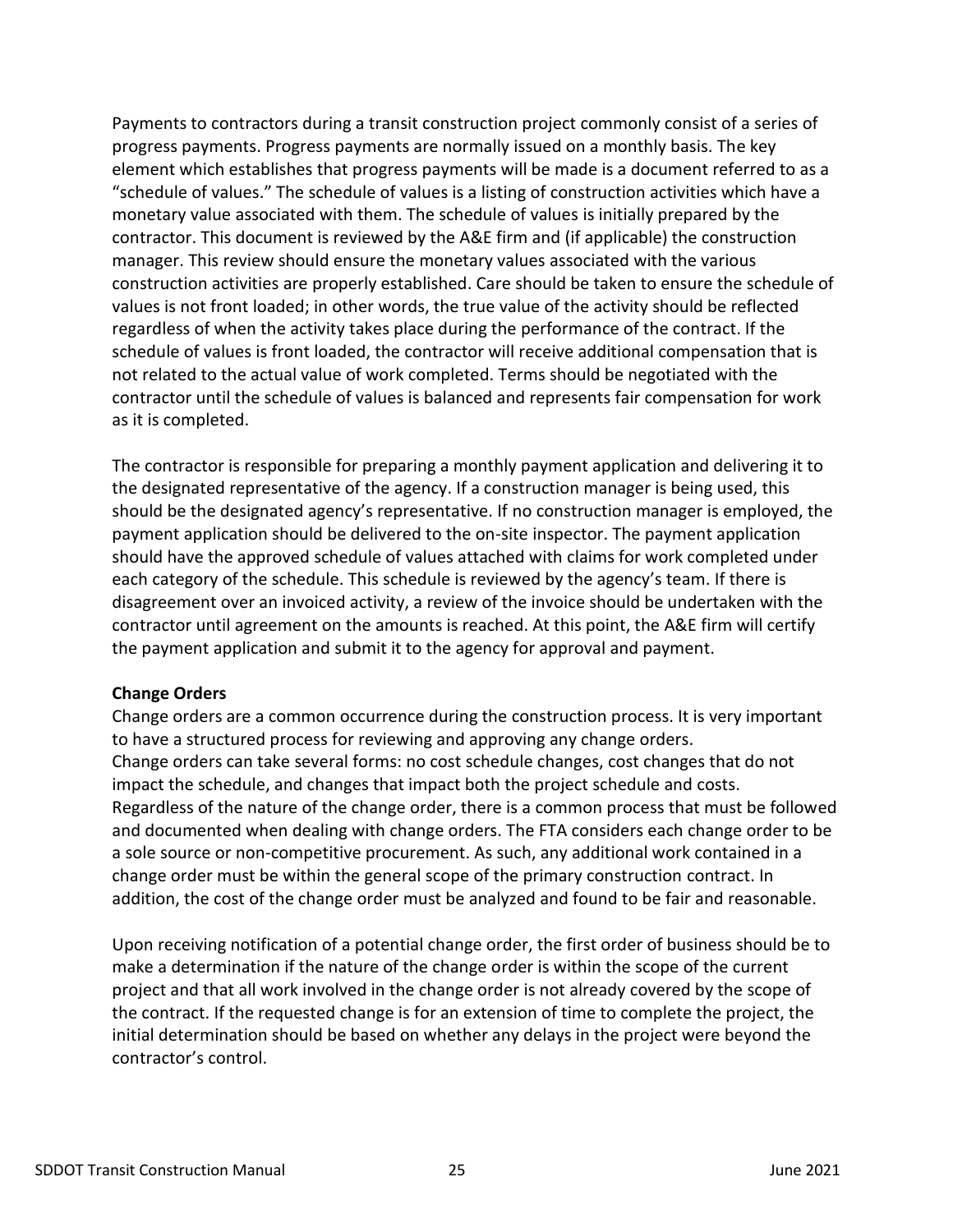If a determination is made that the change order request is justified, the contractor should be asked to provide a proposal. The proposal should include all cost elements which make up the change order price and the time needed for implementation. These cost and time elements should include the worker classifications, labor hours, hourly rates, quantities and unit cost of materials, cost of fringe benefits, and any additional profit. An ICE should be prepared by the project team as well. It is customary that the A&E firm prepare the ICE. The ICE would be prepared using the same cost elements requested from the contractor.

Upon receipt of the cost proposal, the A&E firm, and the construction manager if used, should evaluate the proposal. If they determine the costs and resulting price are reasonable, a written determination is provided to the agency. If costs are not determined reasonable, negotiations should commence with the contractor in order to arrive at a reasonable price. A written record of negotiations should be kept by the A&E firm.

A final version of the change order should be prepared and executed by the contractor, the A&E firm and the owner. An example change order form is included in Exhibit E.

## **Construction Progress Meetings**

Construction progress meetings are necessary to keep lines of communication open with the contractor. The key topics of these meetings are the project schedule, any potential or pending change order requests, and the status of the DBE program. Meetings should be scheduled no less frequently than every two weeks. The A&E firm's representative should prepare the agenda and keep written minutes of each meeting. The minutes should be transmitted to each member of the project team. Any corrections to the minutes should be addressed at the next project meeting.

### **Dispute Resolution**

SDDOT requires that contracts for projects that exceed the state simplified acquisition threshold (over \$24,999) contain provisions describing dispute resolution procedures. During construction projects, it is not uncommon for disputes to arise between the agency and the contractor. Whenever possible, disputes should be resolved between the agency and contractor through discussions held amongst the parties. When this process fails, it may be necessary to use a formal legal process. This process should be described in the contract document. It is important that the contract terms direct the contractor to proceed with the work as disputes are being settled. It is also customary that the contract provisions require the use of a court with local jurisdiction for dispute resolution.

### **Maintenance Plans**

Completed construction projects normally contain numerous equipment and systems that will require routine maintenance. SDDOT requires subrecipients to implement an asset maintenance plan using the SDDOT Asset Maintenance Plan template. The FTA requires the owner to prepare facility and equipment maintenance plans that will ensure the facility is properly maintained. The contract documents need to require the contractor to provide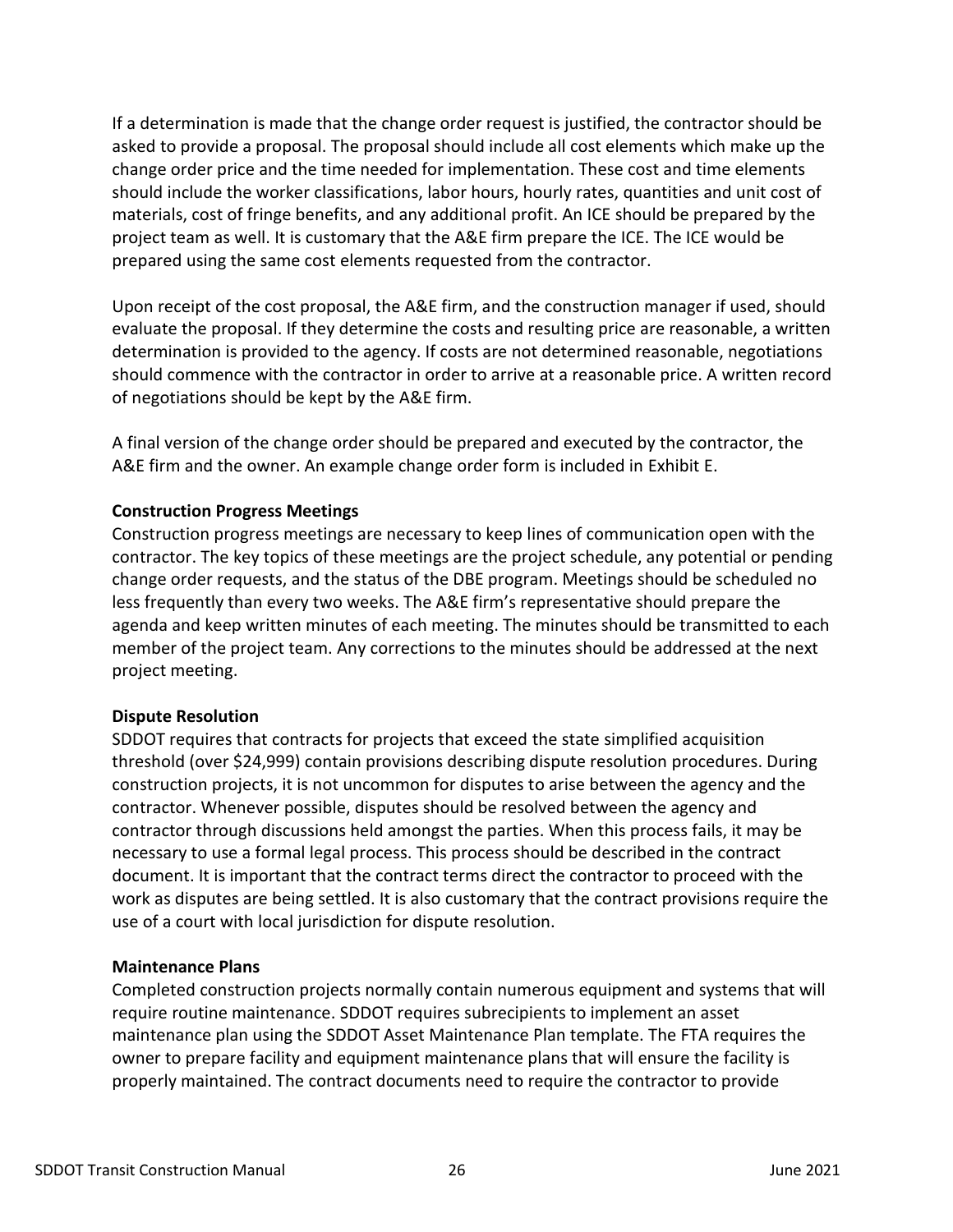maintenance and operations manuals for the facility's equipment and systems. These manuals will serve as the reference documents for the facility and equipment maintenance plan.

## **Contract Close Out**

There are a number of formal actions that are required to successfully close out a transit construction contract. A good practice is to prepare a closeout checklist to ensure all activities are completed. The following items describe actions needed to perform a successful project closeout. These items should be included in the closeout checklist.

Substantial Completion – A notice of substantial completion is submitted to the A&E firm, or directly to the owner, from the contractor. This notice is a representation from the contractor that most if not all work required by the specifications has been completed. Upon receipt of this notice, the A&E firm, or the owner, will perform a walkthrough of the project with the contractor.

Certification of Substantial Completion – After the walkthrough inspection, the A&E firm will prepare and sign the certification of substantial completion. Any incomplete items will be listed in a document called the "punch list." The punch list will be attached to the certificate of substantial completion. The contractor should be given a date to complete items contained in the punch list. The contractor will provide notification to the A&E firm, or directly to the owner, when all items on the punch list have been completed. When this notification is received, another walkthrough inspection will be performed to verify completion.

Certification of Final Completion – Once all items contained in the punch list have been completed, the A&E firm will provide a signed certification of final completion. Upon receipt of the certificate of final completion, final payment, less retainage, may be made to the contractor.

Release of Liens - The contractor will provide a release of liens for itself as well as all subcontractors and material suppliers. The release of liens represents that all payments due have been received and there will be no claims for unpaid balances.

Release of Retainage - Upon receipt of all lien releases, the contractor can submit a request for payment of retainage amounts.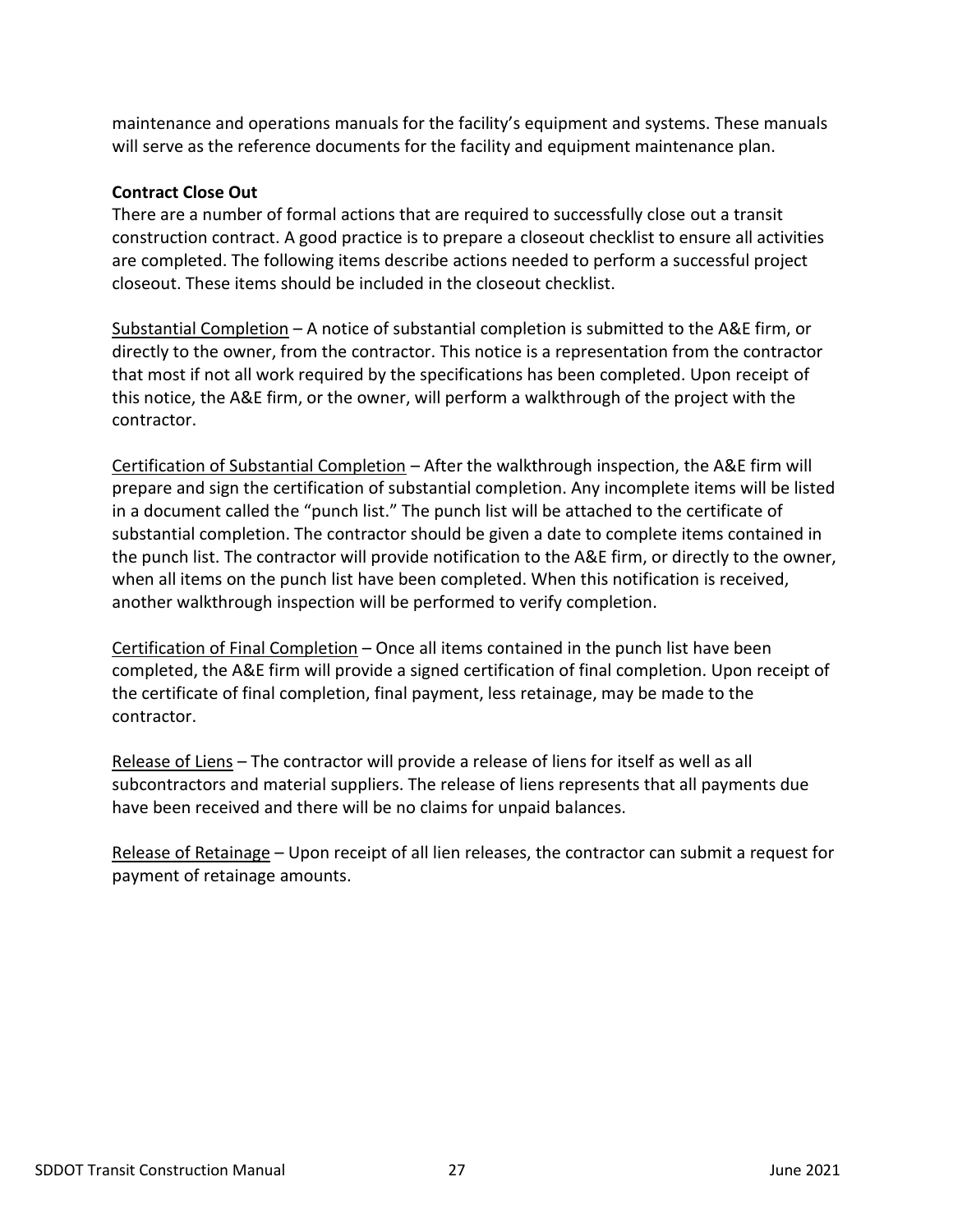## **EXHIBIT A - INDEPENDENT COST ESTIMATE FORM - Sample**

#### **INDEPENDENT COST ESTIMATE**

**FOR SMALL PURCHASES (EXCEEDING \$10,000) AND LARGE PURCHASES (EXCEEDING \$150,000) Purchases exceeding \$10,000 must be advertised and procured through competitive bidding. Purchases exceeding \$20,000 must be approved by the [AGENCY] Board.** Complete this form before requesting bids or proposals.

| <b>IFB OR RFP NUMBER:</b> | AMOUNT OF INDEPENDENT ESTIMATE: \$ |
|---------------------------|------------------------------------|
| <b>GRANT NUMBER:</b>      | <b>PROJECT TITLE:</b>              |

A. Telephone Budget Estimate (Name of Company & Estimate) \$ (Name of Company & Estimate) \$ (Name of Company & Estimate) \$

\_\_\_\_ B Competitor's Catalogs (Sears, Home Depot, Office Depot, etc. -- Compare catalogs for the **same time frame**. The following 4 criteria must be met. 1. Established Catalog prices exist. 2. The items are commercial in nature. 3. Items are sold in substantial quantities.

4. Items are sold to the general public.) (Attach copy of the catalogue pages to this form.)

C. Newspaper Advertisements (Current advertisement only -- attach copy of ad to this form.)

D. Industrial Catalogues (The National Mechanical Contractor Estimator (NMCE) is an excellent source for pricing mechanical items. Name: attach pages.)

\_\_\_\_ E. Established Market Prices (The current price established in the usual or ordinary course of business between buyers and sellers free to bargain. These prices must be verified by buyers and sellers who are independent of the offeror. If you do not know the names of other commercial buyers and sellers, you may obtain this information from the offeror. Attach information.)

\_\_\_\_ F. Comparison to Previous Recent Purchase (Changes in quantity, quality, delivery schedules, and the economy cause price variations. Make sure previous price was fair and reasonable based on physical review of documentation contained in previous files. Analyze each differing situation through trend analysis. Explain.)

\_\_\_\_ G. Comparison to a Valid Independent Estimate (Attach estimator's methodology and data used in developing the estimate and verify the facts and assumptions.)

H. Value Analysis (Look at the item and the function is performs in order to determine its worth. The decision of price reasonableness remains with the contracting officer. Attach explanation.)

\_\_\_\_ I. Government Catalogues (Federal Supply Schedules may be used for price comparison even though they may not be able to fulfill the requirement.) (Attach catalogue page.)

\_\_\_\_ J. Government Price Index (Use to compare or analyze historical prices to predict current prices. Search Http://stats.bls.gov under Data, Series Report. For code numbers for the Series Report, go to ftp://ftp.bls.gov/pub/time.series/wp/wp.contacts and call the contact listed. Attach analysis.)

\_\_\_\_ K. Prices Established by Law or Regulation (Prices determined through a rate schedule and verified that the prices apply to the situation, e.g., utilities. Attach schedule.)

L. Personal knowledge of item procured. (Explain.)

\_\_\_\_ M. Other (e.g., Sole Source): (Explain) \_\_\_\_\_\_\_\_\_\_\_\_\_\_\_\_\_\_\_\_\_\_\_\_\_\_\_\_\_\_\_\_\_\_\_\_\_\_\_\_\_\_\_\_\_\_\_

**(Attach copies of catalogue pages, advertisements, purchase order, etc.)** 

Buyer's Signature and the state of the state of the state of the state of the state of the state of the state o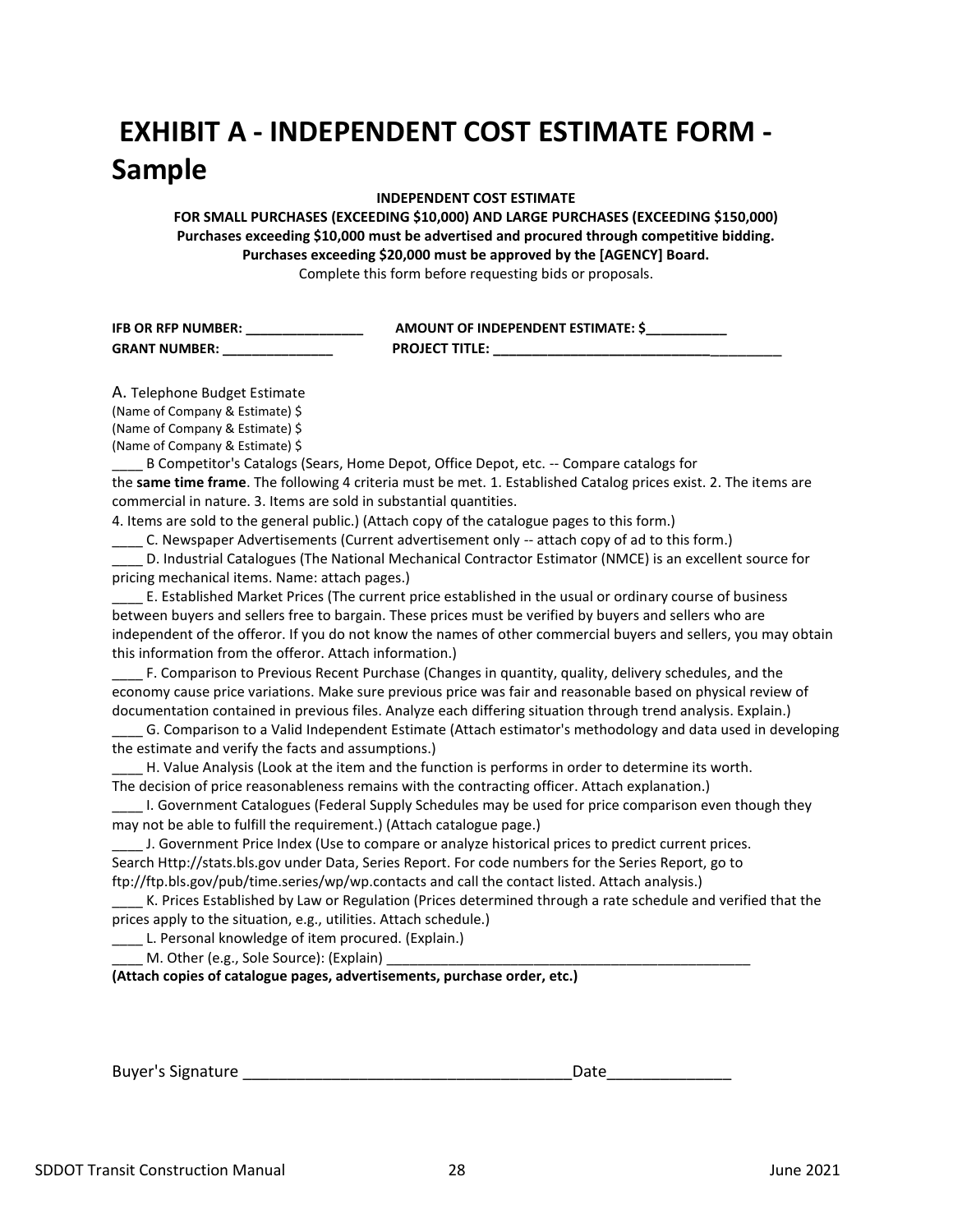## **EXHIBIT B - ARCHITECTURAL & ENGINEERING SERVICE RFP EVALUATION FORM - Sample**

**Contract No.: Consultant:**

| Criteria                                                                                                                                                                                                                                                                               | (a) Weight | (b) Score (0-10) | (a)x(b)<br>Weighted<br>Score |
|----------------------------------------------------------------------------------------------------------------------------------------------------------------------------------------------------------------------------------------------------------------------------------------|------------|------------------|------------------------------|
| 1.<br><b>PROJECT TEAM</b><br>Qualifications and relevant<br>individual experience<br>Unique qualification of key<br>personnel<br>Time commitment of key<br>personnel<br><b>Organization Chart</b>                                                                                      | 2.0        | $\lambda$        |                              |
| 2. FIRM'S CAPABILITIES<br>Demonstrated capability on<br>$\bullet$<br>similar or related projects<br>Management and scheduling<br>abilities<br>Other ongoing projects and<br>priorities<br>Quality and cost control<br>Staff availability                                               | 2.0        |                  |                              |
| 3.<br>PROJECT UNDERSTANDING AND<br><b>APPROACH</b><br>Demonstrated knowledge of the<br>work required<br>Explanation of the project<br>Knowledge of general engineering<br>$\bullet$<br>processes<br>Innovative approaches and<br>internal measures for timely<br>completion of project | 3.0        |                  |                              |
| 4. FEASABILTY OF OVERSIGHT<br>Ability and willingness to respond<br>to Department requirements<br><b>Accessibility to Department</b><br>reviewers                                                                                                                                      | 1.0        |                  |                              |
| <b>REFERENCES</b><br>5.                                                                                                                                                                                                                                                                | 1.0        |                  |                              |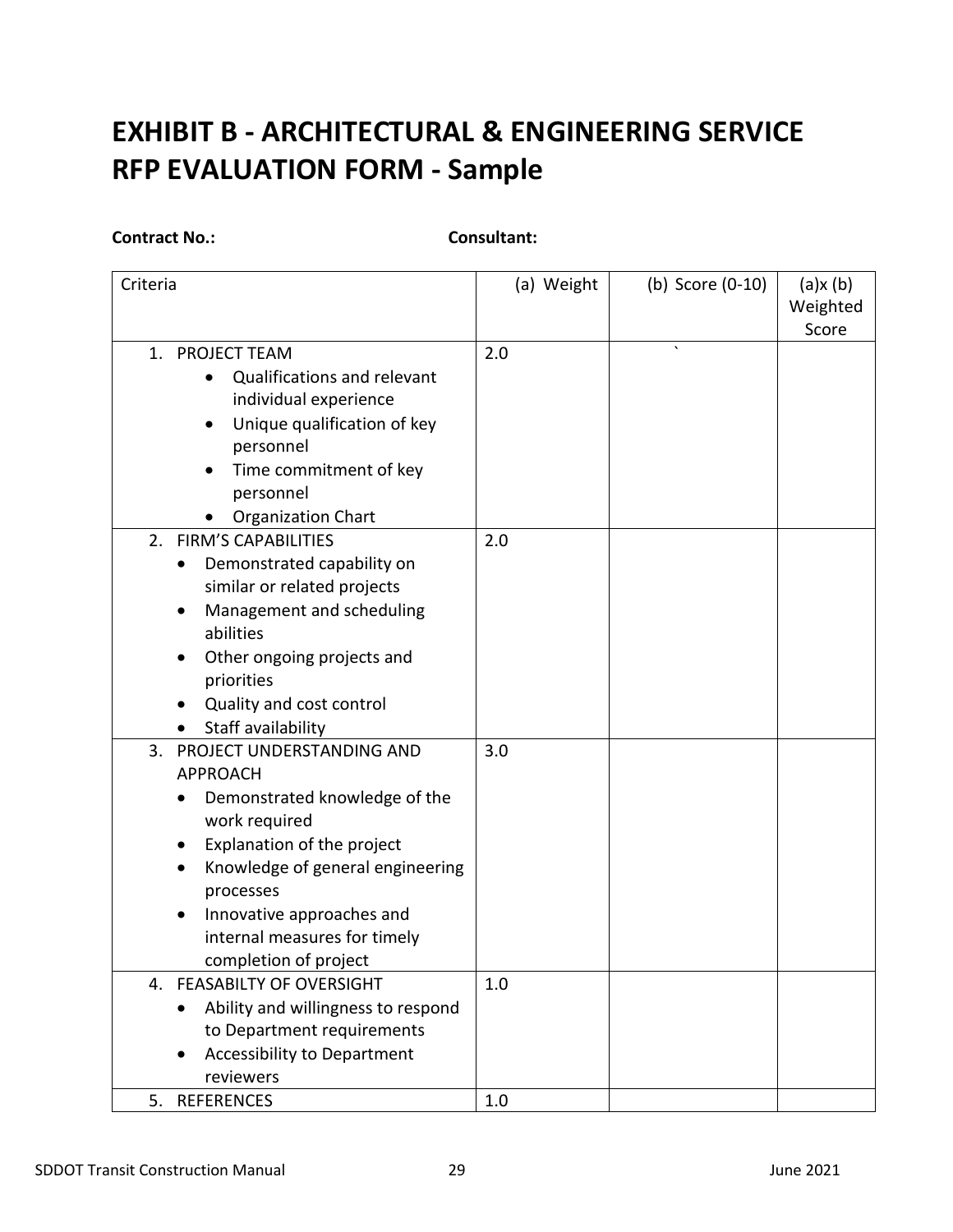| • Record of producing a quality                |       |  |
|------------------------------------------------|-------|--|
| production similar projects on                 |       |  |
| time and within budget                         |       |  |
| All panel members must enter a zero (0) for    | Total |  |
| all interviewed Consultants if time did not    |       |  |
| allow for reference checks or if the reference |       |  |
| checks were not completed on all of the        |       |  |
| Consultants.                                   |       |  |

Comments:

I certify that I have performed an independent evaluation of the above-named consultant. I further certify that I have not engaged in discussions within the last year with the above-named consultant regarding my future employment with said consultant.

| Signature of Evaluator |  |
|------------------------|--|
|                        |  |

Printed name of Evaluator **Example 2008** 

| $N = 1$<br>. | Checked<br>- By |  |
|--------------|-----------------|--|
|--------------|-----------------|--|

## SUGGESTED SCORING SYSTEM

#### **Fail (0 points)**

Zero (0) points are given when the category being evaluated is nonresponsive.

### **Below Average (1 - 4 points)**

One (1) to four (4) points are awarded to responses that are considered to be minimally acceptable.

#### **Average (5 points)**

Five (5) points are awarded if qualifications fully satisfy the requirement.

### **Above Average (6 - 9 points)**

Six (6) points to nine (9) points are awarded if qualifications more than satisfy the requirement and experience specifically applies to the project under consideration.

#### **Exceptional (10 points)**

Ten (10) points are awarded if a firm's qualifications far exceed those required. Scores of ten (10) points generally are infrequent.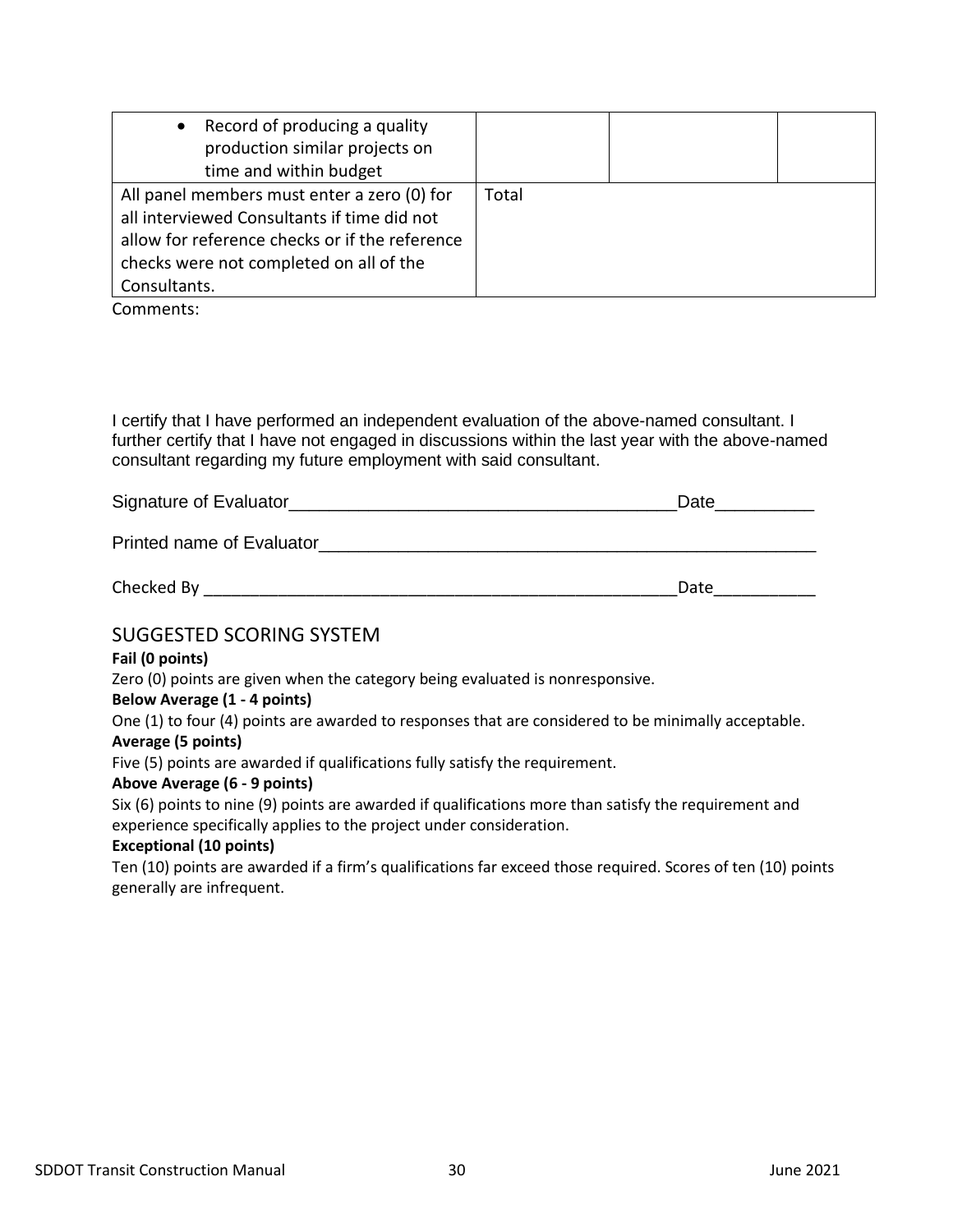## **EXHIBIT C - PRE-CONSTRUCTION MEETING AGENDA Sample**

- I. Welcome and Introductions
- II. Primary Project Contacts a. Owner Contact
	- b. Contractor Contact
- III. General Project Description
- IV. Project Schedule
- V. Liquidated Damages
- VI. Project Work Hours
- VII. Development of Schedule of Values
- VIII. Construction Progress Payments
	- a. Submission Date
	- b. Owner review and approval
	- c. Retainage requirements
	- d. Payment date
- IX. Submission of shop drawings and requests for information
- X. Disadvantaged Business Enterprise Program
- XI. Davis Bacon Monitoring
- XII. Progress Meetings
- XIII. Submission of Certified Payrolls
- XIV. Change Order Procedures
- XV. Safety program
- XVI. Environmental Requirements
- XVII. Site Offices
- XVIII. As-Built Drawings
- XIX. Maintenance Manuals
- XX. Project Closeout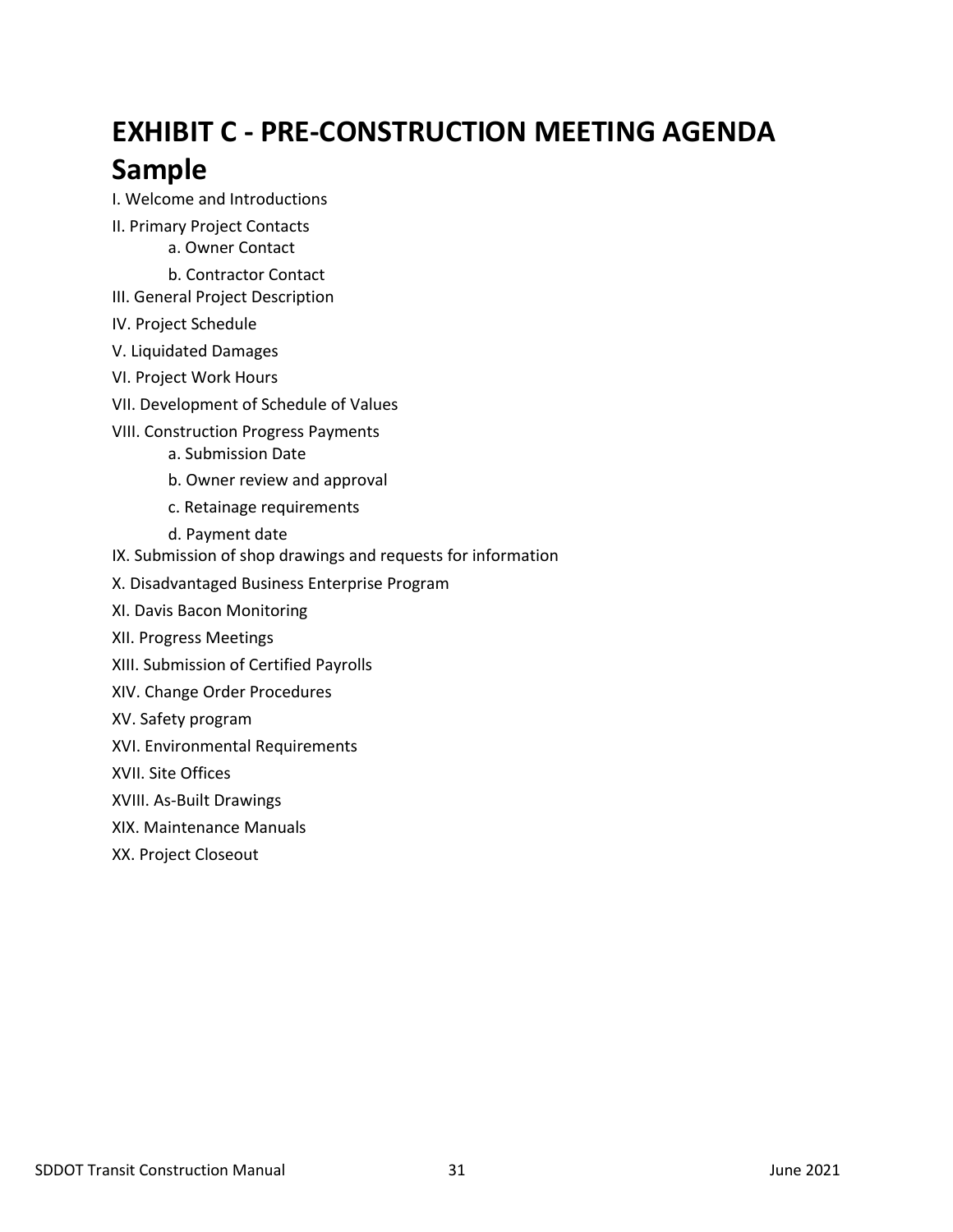## **EXHIBIT D - MONTHLY DBE STATUS REPORT Sample**

MONTHLY DBE STATUS REPORT (To be submitted with monthly payment application)

CONTRACTOR\_\_\_\_\_\_\_\_\_\_\_\_\_\_\_\_\_\_\_\_\_\_\_\_ MONTH\_\_\_\_\_\_\_\_\_\_\_\_\_\_ Year\_\_\_\_\_\_ SUBRECIPIENT\_\_\_\_\_\_\_\_\_\_\_\_\_\_\_\_\_\_\_\_\_\_\_\_\_\_\_\_\_\_\_\_\_\_\_\_\_\_ PROJECT NAME\_\_\_\_\_\_\_\_\_\_\_\_\_\_\_\_\_\_\_\_\_\_\_\_\_\_\_ TOTAL CONTRACT AMOUNT\_\_\_\_\_\_\_\_\_\_\_\_\_\_\_\_\_\_\_\_\_\_\_\_\_\_\_

| <b>DBE</b><br><b>SUBCONTRACTOR</b> | <b>SCOPE OF WORK</b> | <b>TOTAL</b><br><b>SUBCONTRACT</b><br><b>AMOUNT</b> | <b>AMOUNT PAID</b><br><b>THIS MONTH</b> | AMOUNT<br>PAID TO DATE | <b>BALANCE TO</b><br><b>COMPLETE</b> |
|------------------------------------|----------------------|-----------------------------------------------------|-----------------------------------------|------------------------|--------------------------------------|
|                                    |                      |                                                     |                                         |                        |                                      |
|                                    |                      |                                                     |                                         |                        |                                      |
|                                    |                      |                                                     |                                         |                        |                                      |
|                                    |                      |                                                     |                                         |                        |                                      |
|                                    |                      |                                                     |                                         |                        |                                      |